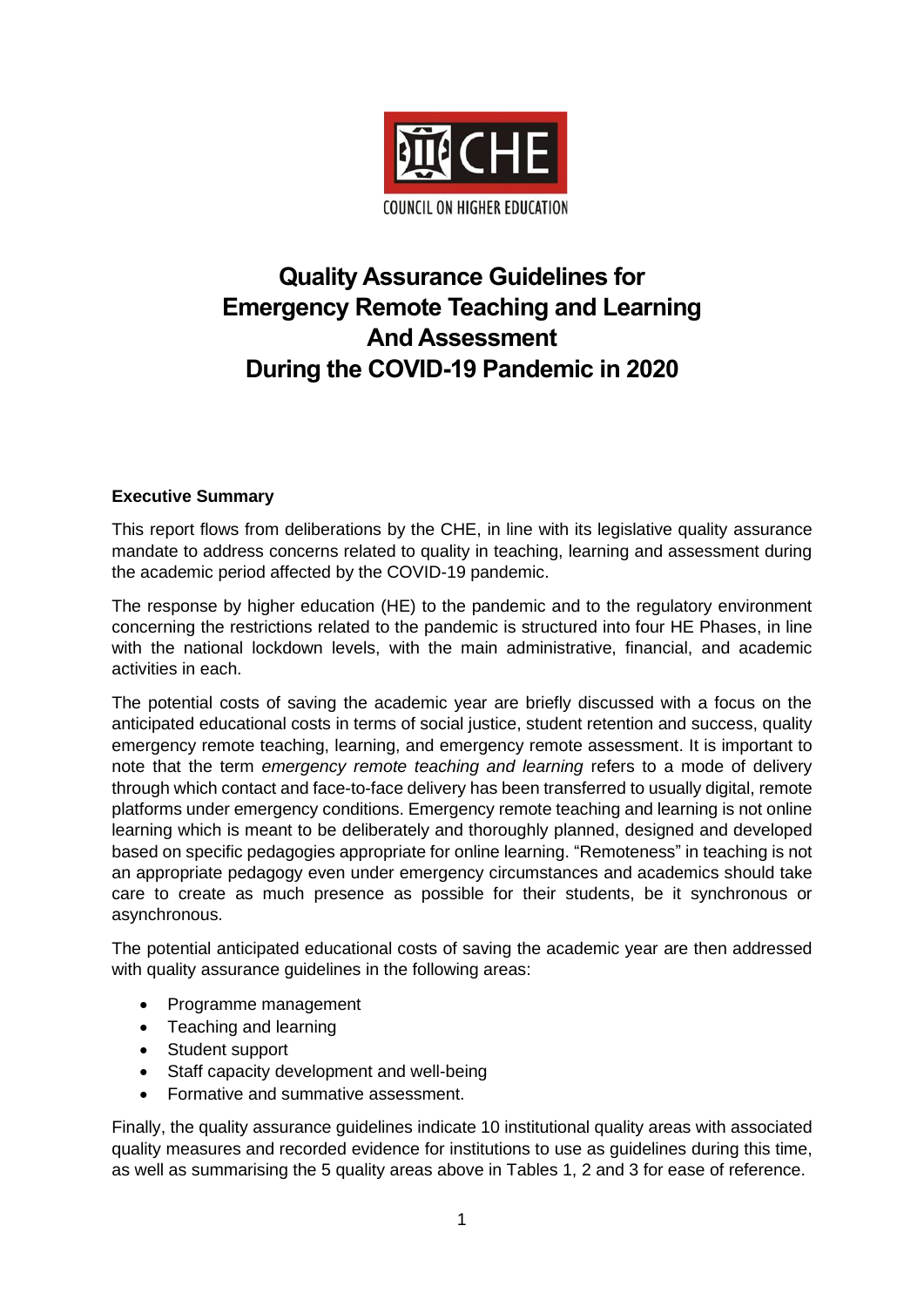It is important to note that these Guidelines are applicable to the 2020 academic year and apply to both private and public higher education institutions. Institutions are encouraged to apply these guidelines with due consideration to their own context.

The Guidelines were approved by the HEQC Executive Committee on 18 June 2020 and by the Council on Higher Education on 25 June 2020.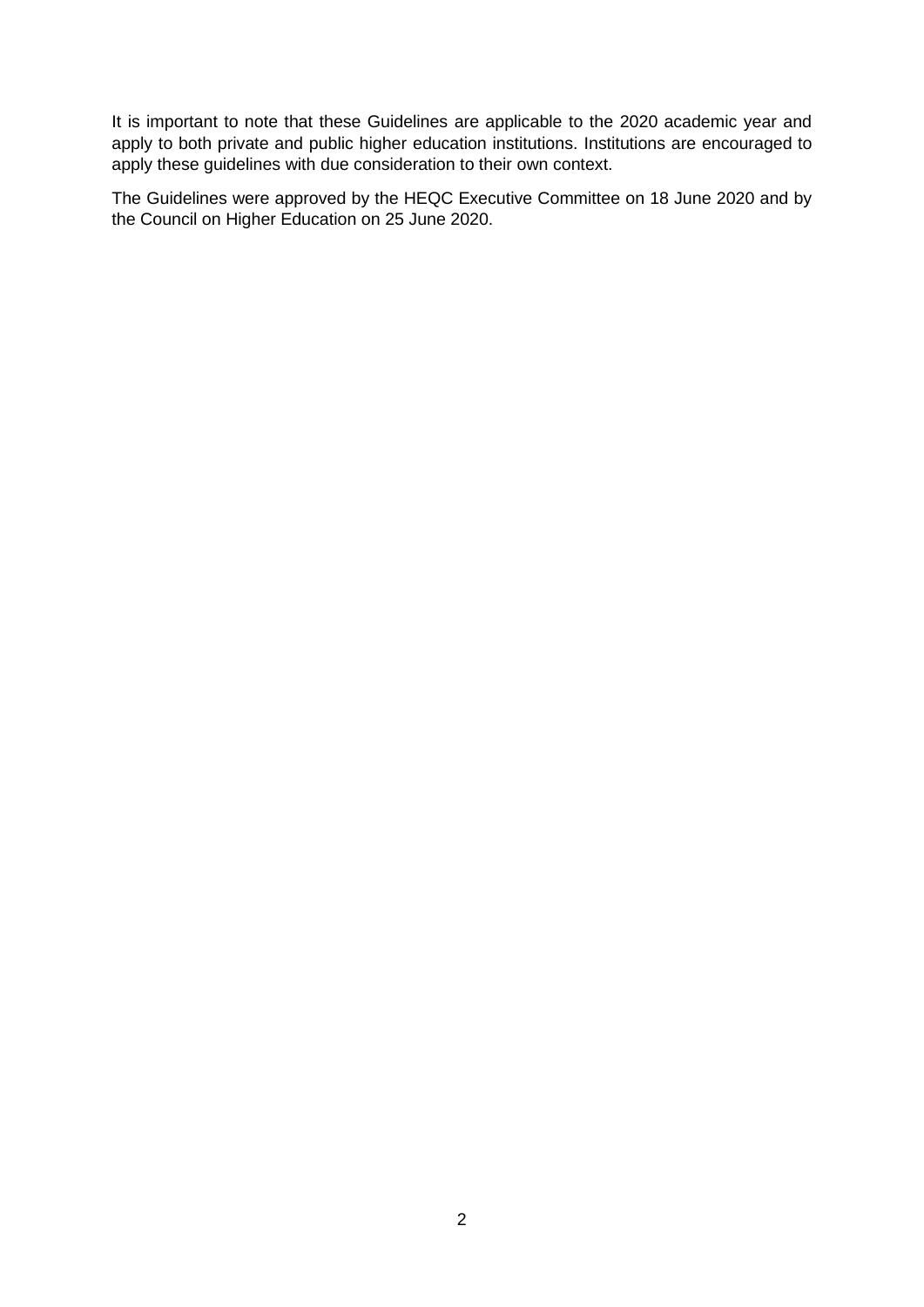# **Contents**

| 1.  |                                                                                         |                                                                                      |  |  |  |  |
|-----|-----------------------------------------------------------------------------------------|--------------------------------------------------------------------------------------|--|--|--|--|
| 2.  |                                                                                         |                                                                                      |  |  |  |  |
| 3.  |                                                                                         | The HE Phase 1 state of emergency remote teaching and learning globally and in South |  |  |  |  |
| 4.  |                                                                                         | Anticipating the educational costs of saving the 2020 academic year  10              |  |  |  |  |
|     | 4.1                                                                                     |                                                                                      |  |  |  |  |
|     | 4.2                                                                                     |                                                                                      |  |  |  |  |
|     | 4.3                                                                                     |                                                                                      |  |  |  |  |
| 5.  |                                                                                         |                                                                                      |  |  |  |  |
|     | 5.1                                                                                     |                                                                                      |  |  |  |  |
|     | 5.2                                                                                     | Affordances of modules to pivot to emergency remote teaching and learning 12         |  |  |  |  |
|     | 5.3                                                                                     |                                                                                      |  |  |  |  |
|     |                                                                                         |                                                                                      |  |  |  |  |
|     | 5.4                                                                                     |                                                                                      |  |  |  |  |
|     | 5.5                                                                                     |                                                                                      |  |  |  |  |
|     | 5.6                                                                                     |                                                                                      |  |  |  |  |
|     | 5.7                                                                                     |                                                                                      |  |  |  |  |
|     | 5.8                                                                                     |                                                                                      |  |  |  |  |
|     | 5.9                                                                                     |                                                                                      |  |  |  |  |
|     | 5.10                                                                                    |                                                                                      |  |  |  |  |
| 6.  |                                                                                         |                                                                                      |  |  |  |  |
|     | 6.1                                                                                     |                                                                                      |  |  |  |  |
|     | 6.2                                                                                     |                                                                                      |  |  |  |  |
|     | 6.3                                                                                     |                                                                                      |  |  |  |  |
|     |                                                                                         |                                                                                      |  |  |  |  |
|     |                                                                                         |                                                                                      |  |  |  |  |
| 8.  |                                                                                         |                                                                                      |  |  |  |  |
| 9.  |                                                                                         |                                                                                      |  |  |  |  |
| 10. |                                                                                         |                                                                                      |  |  |  |  |
|     |                                                                                         |                                                                                      |  |  |  |  |
|     | Table 2:                                                                                | Emergency remote teaching and learning quality-assurance guidelines for 2020<br>25   |  |  |  |  |
|     | Table 3:                                                                                | Emergency remote assessment quality-assurance guidelines for 2020 26                 |  |  |  |  |
|     | Annexure A: Rubric for academic evaluation of the affordances of a module for emergency |                                                                                      |  |  |  |  |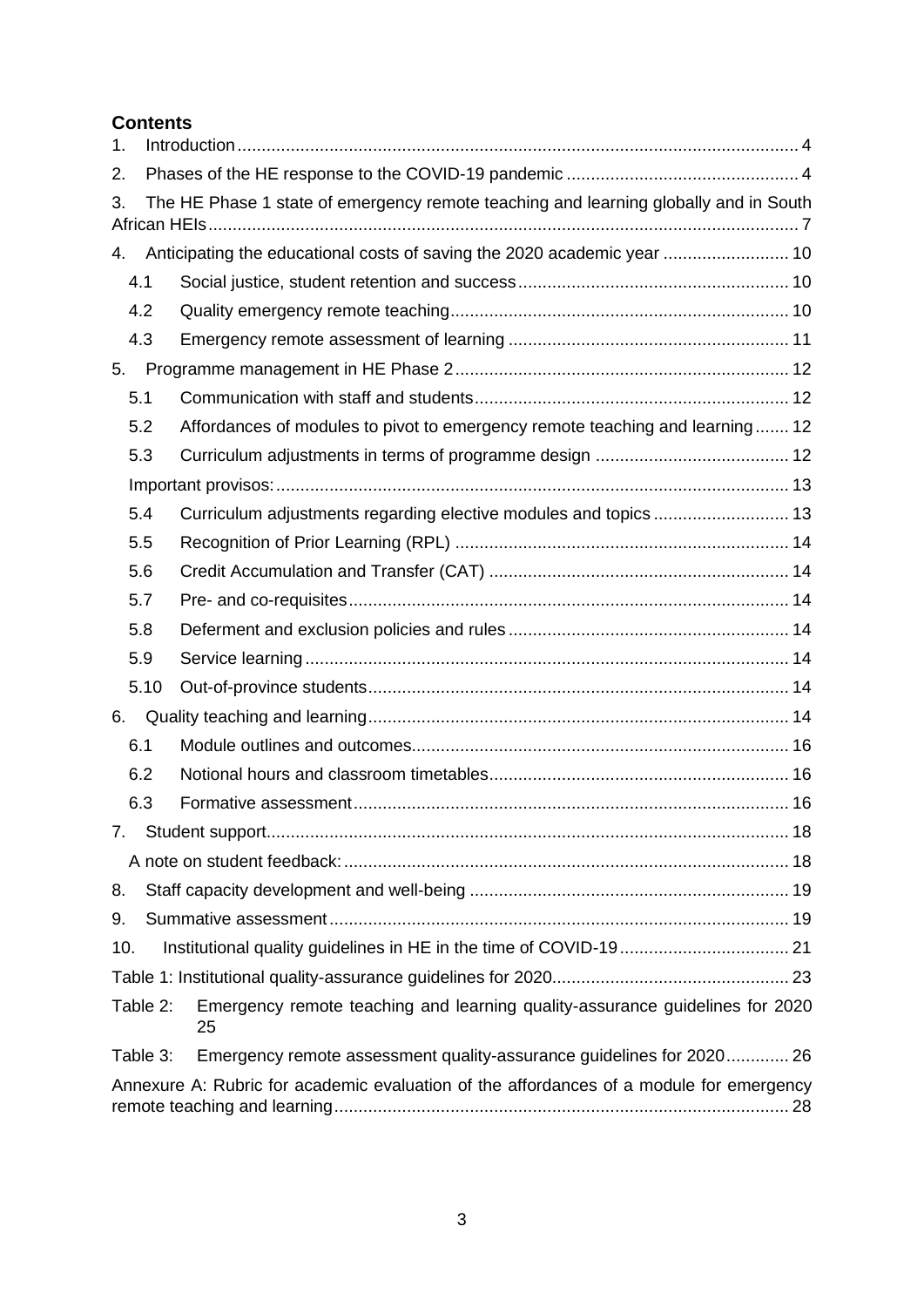## <span id="page-3-0"></span>**1. Introduction**

The CHE, through the HEQC, performs its quality assurance and quality promotion functions in terms of the HE Act, 101 of 1997, as amended, and in its capacity as the quality council (QC) for higher education, in terms of section 25 of the National Qualifications Framework Act, 67 of 2008, as amended (NQF Act). In fulfilment of its mandate, it is imperative for the CHE and HEQC to provide guidelines to the higher-education sector on quality assurance during the unprecedented time of the COVID-19 pandemic, particularly for emergency remote teaching, learning and assessment for the 2020 academic year.

Most public and private higher education institutions (HEIs) in South Africa are contact and residential institutions. The COVID-19 crisis has made the normal *modus operandi* of teaching, learning and assessment in those institutions challenging to maintain. Even before the nationwide lockdown was declared, it was not business as usual for the HEIs because their campuses are concentrations of large communities of students and staff, making it difficult for individuals to practise social distancing. For this reason, the HEIs were among the first public institutions to suspend their operations at the early stages of the pandemic, and the majority of students had to vacate campuses well before the country went into the lockdown. Even HEIs that normally operate at a distance or online, were impelled to make adjustments to venue-based activities such as practical courses and examinations. Since the initial responses in March 2020, several shifts in levels of lockdown have followed nationally, with corresponding shifts in the higher-education sector. Before turning to the guidelines for quality assurance, the phases of the HE response to the pandemic will be described briefly.

## <span id="page-3-1"></span>**2. Phases of the HE response to the COVID-19 pandemic**

In order to salvage the 2020 academic year, and in line with the Ministerial directive of 23 May 2020 under the theme *Save the Academic Year, Save Lives*, most HEIs have responded to the COVID-19 crisis by turning to the use of Information and Communication Technology (ICT) platforms and a variety of emergency remote learning methods to deliver learning material and tuition support to students.

The response of the HE sector to the COVID-19 pandemic can be described in phases, even though these phases are not discrete or watertight categories. HE Phase 1 was the immediate lockdown at Level 5 at nationally, which was accompanied by an emergency planning phase for the sector. This planning phase was characterised by administrators in institutions and the DHET working to ensure devices and access to data for students and staff, as well as by academic staff beginning the onerous task of creating digital material to be delivered to students. Based on the activities of the DHET and individual HEIs to address issues around devices, data, connectivity and its cost, the access challenges have been met head-on and mitigated through deals negotiated with internet service providers for low-cost internet access to students, as well as zero-rating of institutional websites.

The pragmatic approach for teaching and learning that was adopted was that of 'emergency remote teaching' (ERT) which is defined as a temporary shift of instructional delivery to an alternate delivery mode as a response to crisis situations. ERT involves the use of fully remote teaching solutions for instruction or education that would otherwise be delivered face-to-face or as blended or hybrid courses. ERT signals the use of a different form of transmission mode than contact classes but indicates that an online pedagogy has most likely not been adopted. ERT is based on the understanding that there would be a return to the normal contact-mode teaching and learning once the crisis is under control, and a safe return to classes possible. The primary objective of ERT is not to re-create a robust educational ecosystem but rather to provide temporary access to instruction and instructional support in a manner that is quick to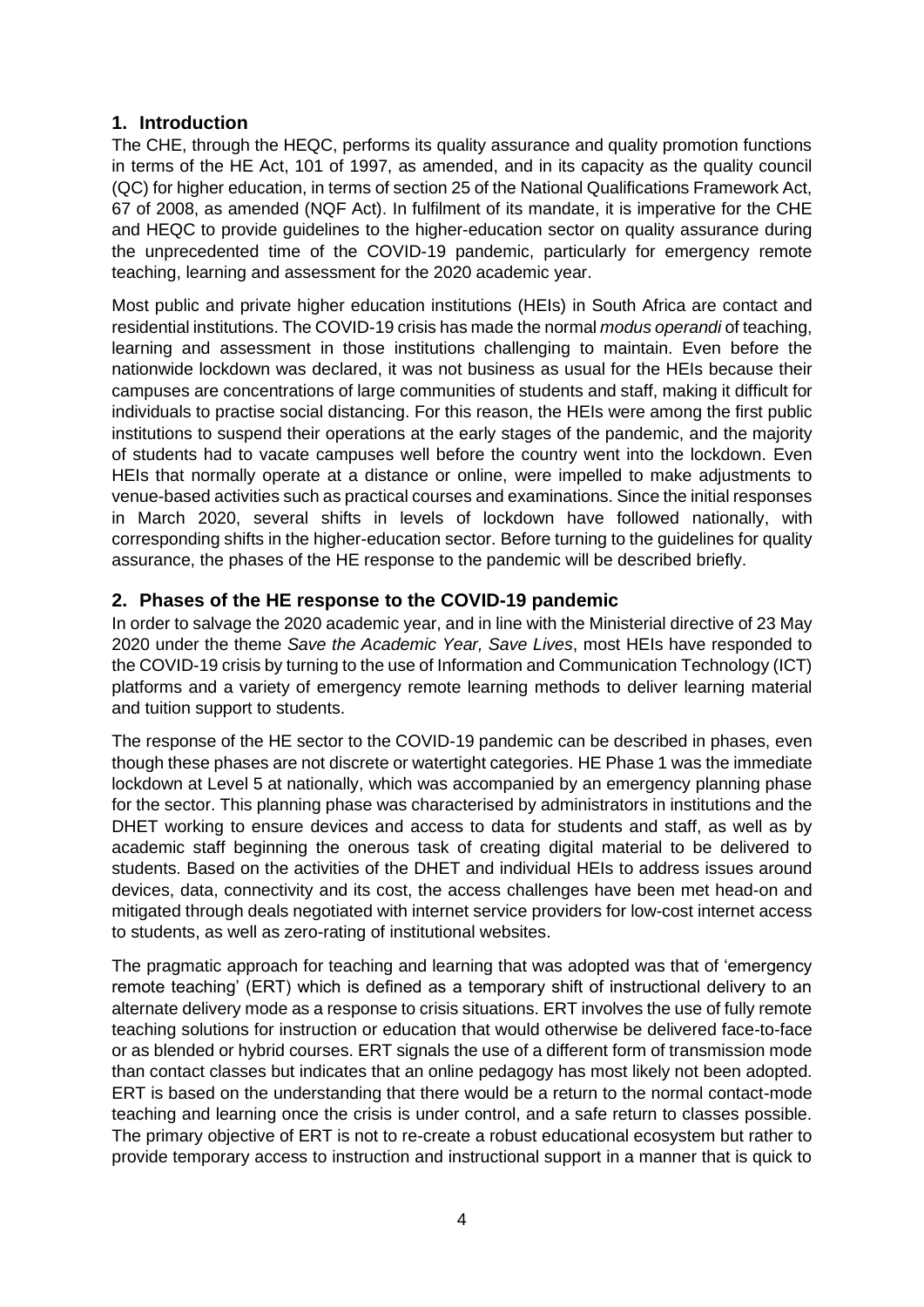set up and is reliably available during an emergency or crisis.<sup>1</sup> In other words, ERT is a temporary solution mirroring normal activities – the study of text, primarily the textbook, attending (digital) lectures and attending (digital) tutorials. The role of emergency remote assessment in this scenario has not been sufficiently teased out and will be a focus of these quality assurance (QA) guidelines.

An important development in terms of the accreditation of qualifications is that the Higher Education Quality Committee (HEQC) on 7 April 2020 approved that, in order to accommodate the necessity of emergency remote teaching and learning during the COVID-19 pandemic, all higher-education qualifications registered on the National Qualifications Framework (NQF) that were previously accredited for the contact or distance mode of delivery are now regarded as also accredited for the blended and online modes for the duration of the 2020 academic year. This has been communicated to all institutions, public and private. Whilst such a blanket approval is not ideal, it was necessary and must be accepted for the current conditions. The 2021 academic year will have to be considered on its own terms in the light of prevailing conditions in the future.

HE Phase 1, from March to May 2020, aligned to the national lockdown levels 5 and 4, was therefore a time of emergency planning for access: for administrators to provide access to physical devices and access to data for both students and staff, and for academics to create digital learning material for their students, mostly in the form of digital lectures, digital tutorials and additional digital text-based material.

HE Phase 2 (since June 2020, but earlier in some HEIs), aligned to national lockdown level 3, can in some sense be described as a consolidation phase of emergency remote teaching and learning. The majority of students would have access to devices and data, or alternatively have had materials delivered to them in printed format to circumvent lack of devices, access to data or course materials and learning programmes not being digitised.

The very real problem during HE Phase 1 which centred on compulsory practical work such as in laboratories or for clinical practice during the full lockdown under Level 5 and 4, would be partially mitigated in HE Phase 2 (national lockdown level 3 and possible level 2) by a phased return of students to campus. With the return of 33% of students to campus under Level 3 and 66% of students under Level 2, the problem for administrators now shifts to one of careful planning and adjustment of the timetable and higher education calendar for such students to ensure that they achieve the required number of hours of practical, laboratory or clinical work, as well as to ensuring that all sites of delivery are prepared for a return of students and staff with adherence to health and safety regulations.

HE Phase 2 will comprise the bulk of the emergency remote teaching and learning of the 2020 academic year. It is likely that for most students, HE Phase 2 will continue for the remainder of 2020, and perhaps into 2021, which means that in addition to the emergency remote teaching and learning of most taught classes, emergency remote assessment activities will have to be conducted online and remotely. As the end of the academic year nears, the challenges of emergency remote assessment under the emergency remote teaching and

<sup>1</sup> Illanes, P., Law, J., Mendy, A., Sanghvi, S., & Sarakatsannis, J. (2020) Coronavirus and the campus: How can US higher Education organise to respond. McKinsey & Company [https://www.mckinsey.com/~/media/McKinsey/Industries/Public%20Sector/Our%20Insights/Coronavir](https://www.mckinsey.com/~/media/McKinsey/Industries/Public%20Sector/Our%20Insights/Coronavirus%20and%20the%20campus%20How%20can%20US%20higher%20education%20organize%20to%20respond/Coronavirus-and-the-campus-How-can-US-higher-education-organize-to-respond.ashx) [us%20and%20the%20campus%20How%20can%20US%20higher%20education%20organize%20to](https://www.mckinsey.com/~/media/McKinsey/Industries/Public%20Sector/Our%20Insights/Coronavirus%20and%20the%20campus%20How%20can%20US%20higher%20education%20organize%20to%20respond/Coronavirus-and-the-campus-How-can-US-higher-education-organize-to-respond.ashx) [%20respond/Coronavirus-and-the-campus-How-can-US-higher-education-organize-to-respond.ashx](https://www.mckinsey.com/~/media/McKinsey/Industries/Public%20Sector/Our%20Insights/Coronavirus%20and%20the%20campus%20How%20can%20US%20higher%20education%20organize%20to%20respond/Coronavirus-and-the-campus-How-can-US-higher-education-organize-to-respond.ashx)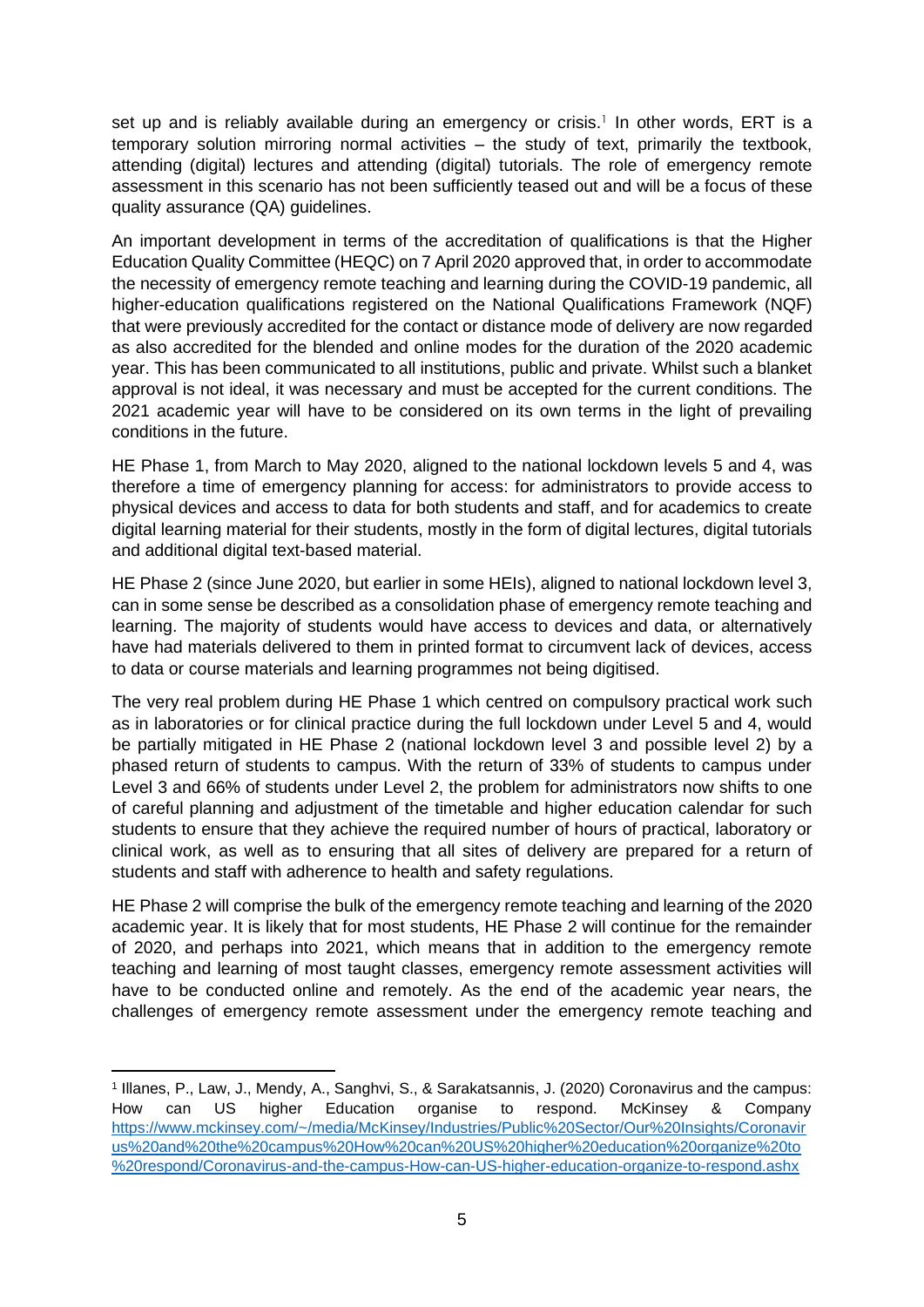learning modality will loom larger. Hence the particular focus of these guidelines on assessment.

HE Phase 3, presumably some time towards the end of 2020 or the beginning of 2021, will again be a planning phase in which the 'new normal' for HE (a possible HE Phase 4) will have to be mapped out for the longer term. This planning phase can, however, not usefully be entered into before a more certain idea of the long-term trajectory of the pandemic has been gained. Questions such as the following will form part of the planning in HE Phase 3:

- How has the 2020 pandemic affected the sustainability of HE in South Africa in general, and individual HEIs, both public and private, in particular?
- Will the forced 2020 investment in infrastructure, both the physical IT infrastructure and intellectual digital resources, affect strategic and academic planning of HEIs in the longer term?
- Can the forced 2020 emergency remote teaching and learning develop into more permanent and sustainable online learning models, based on systemic digitisation strategies and more coherent and deliberate online pedagogies?
- Will all contact institutions return to the normality they knew at the beginning of 2020, or is there no turning back?
- How will the pandemic impact enrolment patterns for 2021 and beyond?
- How have students and staff responded to the 2020 HE Phases 1 and 2? And what will these responses mean for long-term planning in HEIs?

Some of the most important questions to confront now as part of HE Phase 2 of the COVID-19 response, are related to the cost at which the academic year of 2020 is being saved? These costs can be conceptualised from various perspectives: the financial cost which will be substantial but could eventually be calculated, the human and social cost to the well-being of students and staff which will also be substantial but will be more difficult to measure, and most importantly, the educational cost. Since we are currently in HE Phase 2 of the response, it will be important to conceptualise the possible educational cost of saving the 2020 academic year and to put in place mitigating strategies. The QA guidelines in this report are intended to mitigate some of the educational costs of saving the 2020 academic year.

The table below summarises the phases of response to the COVID-19 pandemic by HEIs and the main activities in each phase:

| <b>National</b><br>Lockdown<br>Level | <b>HE Phase</b> | <b>Time frame</b>     | Leadership,<br>administration,<br>management, and<br>planning                                         | <b>Finance</b>                 | <b>Academic</b>                                                                                    |
|--------------------------------------|-----------------|-----------------------|-------------------------------------------------------------------------------------------------------|--------------------------------|----------------------------------------------------------------------------------------------------|
| Levels 5<br>and 4                    | Phase 1         | $March -$<br>May 2020 | Ensuring access to<br>devices and data,<br>printed and digital<br>materials dispatched<br>to students | Re-directing<br>funding        | Pivot to<br>emergency<br>remote T&L<br>Creating digital<br>learning resources                      |
| Level 3                              | Phase 2         | June 2020 -           | Preparing for phased<br>return of some<br>students and staff<br>Administration of<br>multi-modal      | Calculating<br>financial costs | Consolidating<br>emergency<br>remote T&L, and<br>assessment<br>Designing multi-<br>modal emergency |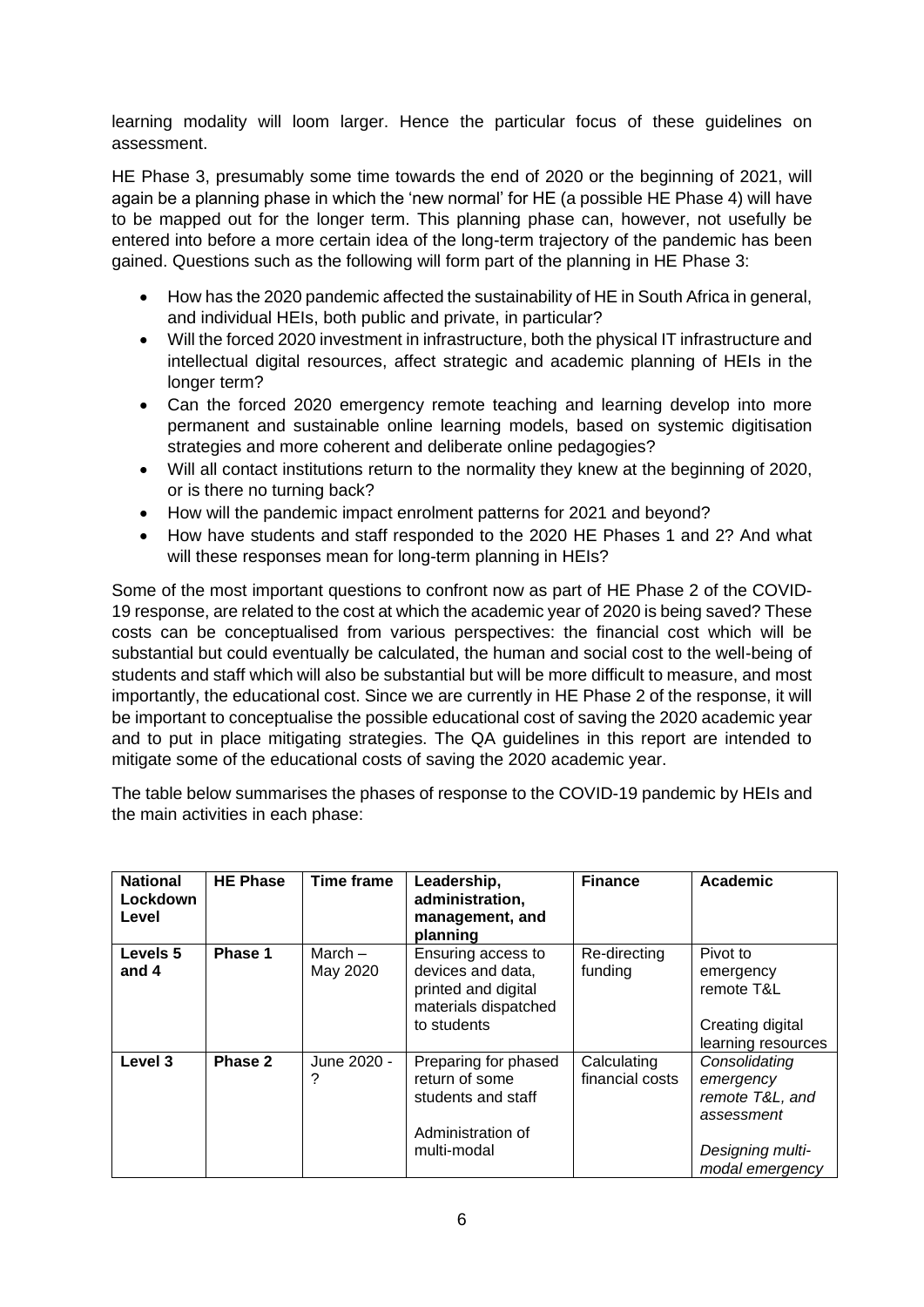|         |                        | emergency remote                                                                 |                | remote                                   |  |  |
|---------|------------------------|----------------------------------------------------------------------------------|----------------|------------------------------------------|--|--|
|         |                        | assessment                                                                       |                |                                          |  |  |
|         |                        | Anticipating and<br>mitigating human<br>costs to student and<br>staff well-being |                |                                          |  |  |
| Phase 3 | Late 2020,<br>Or 2021? | Strategic planning<br>and (re-)direction                                         | Sustainability | Considering new<br>pedagogical<br>models |  |  |
|         |                        | Considering new<br>enrolment patterns                                            |                |                                          |  |  |
| Phase 4 | Perhaps                | Multi-modal teaching, learning and assessment integral to                        |                |                                          |  |  |
|         | 2021, or               | future sectoral and institutional strategies                                     |                |                                          |  |  |
|         | possibly               |                                                                                  |                |                                          |  |  |
|         | only 2022?             | Digitisation as central plank in systemic and institutional<br>transformation    |                |                                          |  |  |

The remainder of these guidelines will focus on the quality-assurance issues for the academic activities of HE Phase 2, namely on anticipating and mitigating the educational costs of saving the 2020 academic year and on consolidating emergency remote teaching, learning and assessment for the remainder of HE Phase 2. Considering longer term pedagogical models will require a different set of quality-assurance guidelines.

## <span id="page-6-0"></span>**3. The HE Phase 1 state of emergency remote teaching and learning globally and in South African HEIs**

The COVID-19 crisis has affected the academic programmes in HEIs globally. Therefore, HEIs in other parts of the world also had to adopt ERT methods. According to World Economic Forum<sup>2</sup> one of the HEIs in China that responded effectively and in time was the Zhejiang HEI (ZJU), which has seven campuses in the Zhejiang Province. Its ERT strategy was threepronged. Firstly, it organised a series of training sessions in mid-February for 3,670 faculty members to demonstrate to them how to adapt contact pedagogy to emergency remote teaching. The possibility in China to insist on compulsory training for academics may not be feasible in South Africa. Other incentives may be required, such as for example, teaching excellence awards, and including the training in promotion criteria. Secondly, in order to bridge the digital divide, the HEI funded access to emergency remote learning for more than 1,000 disadvantaged students since January 2020. Thirdly, the HEI negotiated deals with several network providers to subsidise the data plans of its faculty and students. For students without access to live streaming or those who were grappling with sub-optimal internet connections, Zhejiang HEI provided them with lecture playbacks and courseware packages.

The experience of Zhejiang HEI has been adapted to suit local contexts of different HEIs across the world, although the responses have been varied<sup>3</sup>. In the main, most HEIs have adopted a combination of some of the following measures in their ERT strategies, some of which are also in evidence in South Africa:

<sup>&</sup>lt;sup>2</sup> World Economic Forum [https://www.weforum.org/agenda/2020/03/coronavirus-china-the-challenges](https://www.weforum.org/agenda/2020/03/coronavirus-china-the-challenges-of-online-learning-for-universities/)[of-online-learning-for-universities/](https://www.weforum.org/agenda/2020/03/coronavirus-china-the-challenges-of-online-learning-for-universities/)

<sup>3</sup> [https://www.theguardian.com/education/2020/apr/25/degrees-of-separation-can-universities-adapt](https://www.theguardian.com/education/2020/apr/25/degrees-of-separation-can-universities-adapt-in-the-rush-to-online-learning)[in-the-rush-to-online-learning](https://www.theguardian.com/education/2020/apr/25/degrees-of-separation-can-universities-adapt-in-the-rush-to-online-learning)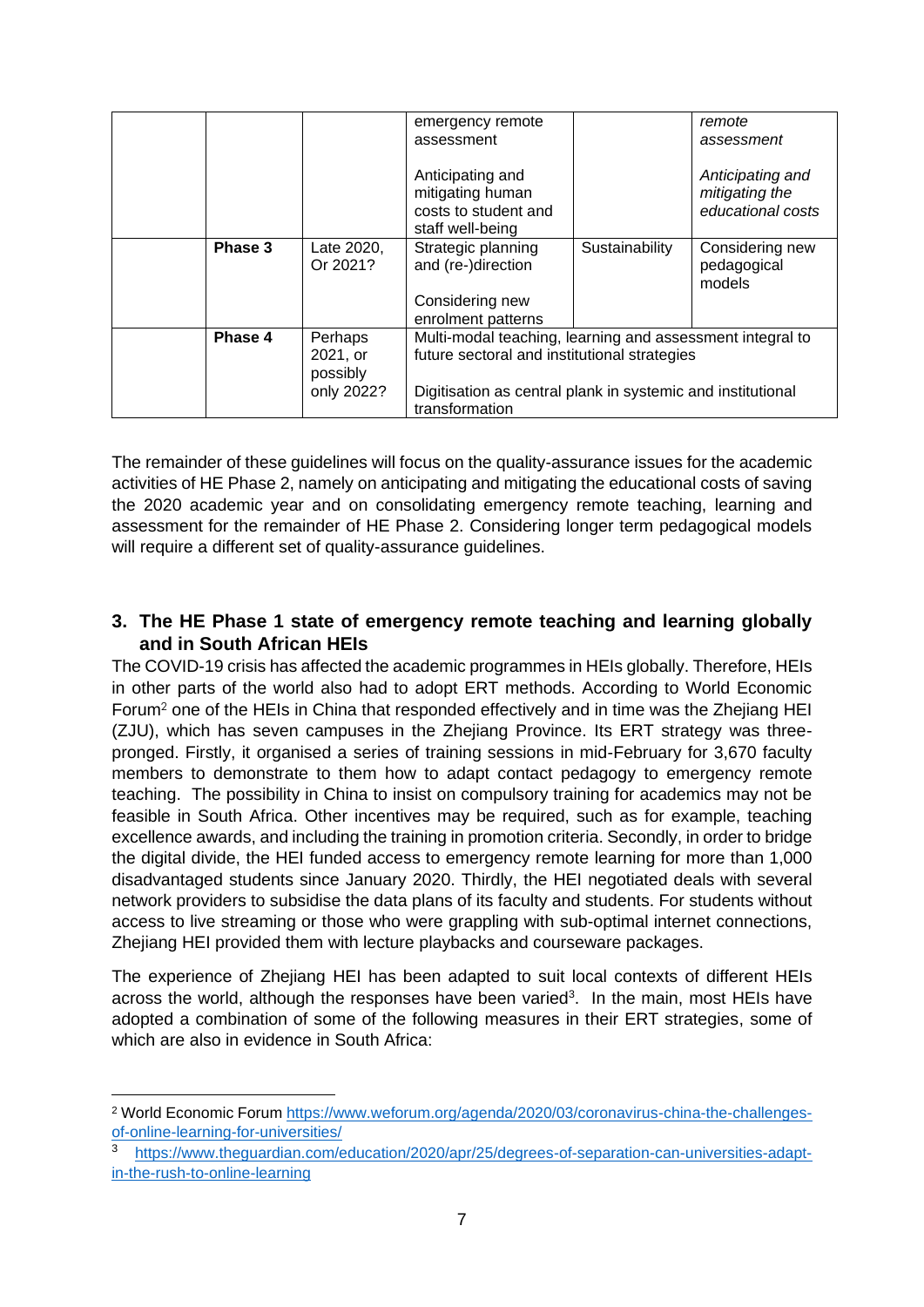- Video conferencing platforms (using software such as Zoom)
- Student chatrooms for collaboration
- Discussion boards for collaboration
- Basic web-based communication functions (You-tube, Facebook etc)
- Open Classrooms: offer online, state-endorsed undergraduate and master's degrees with individual mentorship
- Web conferencing (giving live online classes using software like BigBlueButton and recording images of computer screens using Mediasite)
- Recorded video lessons for students
- Live student and teacher interactions
- Slideshows prepared by students to display their completed work
- Online study group fora for students
- Virtual lecture halls, accessible online
- Google Meet, Google Classroom and Jamboard for teaching and learning
- Online courses for students.

In South Africa, public HEIs have submitted plans to DHET as required but these are not publicly available. The current responses underline that some HEIs may have misappropriated the term 'online learning' as a distinct form of pedagogy underpinned by its own philosophy, sociology and psychology of education and it is suggested that the term 'emergency remote teaching and learning' should be used instead. It may also be necessary to require private providers to indicate what their plans have been and how they have been managing the pandemic.

The following measures are commonly adopted by HEIs with a clear focus on access (to providing devices and data and making lectures available digitally) in HE Phase 1 in South Africa:

- HEIs have procured laptops that are being made available to students from socioeconomically disadvantaged backgrounds, and who have no connectivity to online learning resources. Some laptops were donations, and some were distributed on a loan basis.
- Once purchased, the computers are pre-loaded with the required learning resources before being delivered via the South African Post Office or courier services to students who need them.
- The Department and HEIs have entered into agreements with telecommunications companies to zero-rate the access to and browsing of HEI websites and LMS's but this does not assist other browsing such as YouTube and other sources of video. Although this reduces the cost of accessing and browsing the relevant websites and online platforms, the amount of free data might also be limited.
- Some HEIs have invested significant financial resources to secure some data per student per month.
- Some HEIs have developed mobile applications for anytime, anywhere access to resources and lectures.
- Where students had no access to any device or data, delivery of paper-based material has been considered in addition to the extension of face-to-face lectures during the September and December vacation breaks, and possibly into the new year.
- Some HEIs are working with the country's broadcasting houses to explore using some of the available channels for teaching and learning.
- Several HEIs have made arrangements to distribute, via Post Office, memory sticks or CDs that are preloaded with learning material.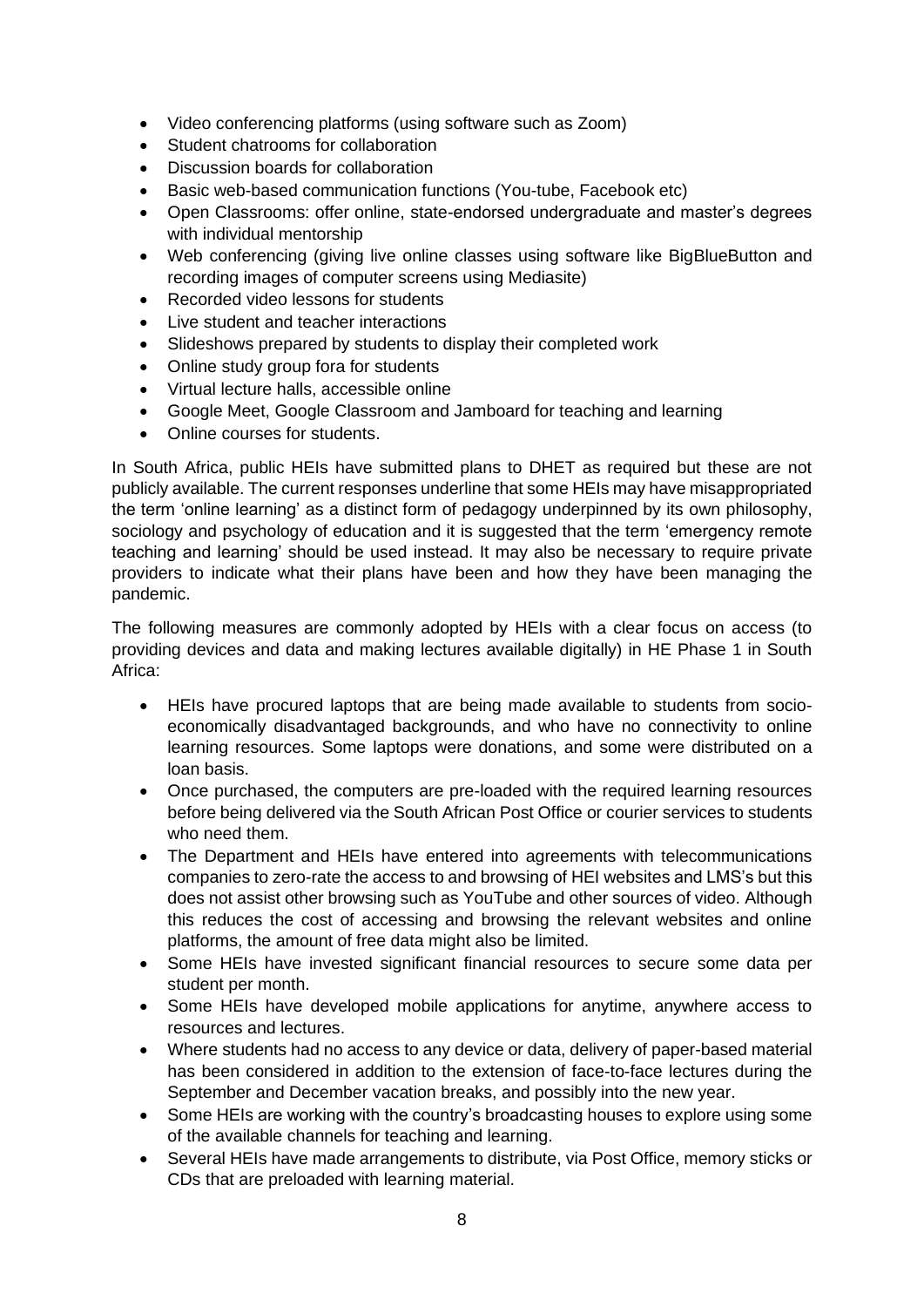- Several HEIs have packaged learning materials and loaded them on platforms like Blackboard or Sakai or sent them attached to emails.
- Some have also explored the use of videoconferencing platforms such as Zoom, Skype and Teams, some of which are open platforms but may be heavy on data.

The existing contextual and differentiated nature of the HEI sector in South Africa has been underlined by the responses to the pandemic and strategies for emergency remote teaching and learning. It is therefore recommended that the HE response in South Africa should be differentiated and contextual and based on student and staff profiles, access, capacity and readiness to make the necessary adjustments. A concern remains the lack of information in the response from private HE to the pandemic.

During HE Phase 1, most HEIs have therefore had to make a sudden and largely unplanned shift in mode of delivery from A to B in the diagram below, and in HE Phase 2 including some students on campus for clinical and practical work in C.



#### **Mode of provision (adapted from CHE 2014: 11)**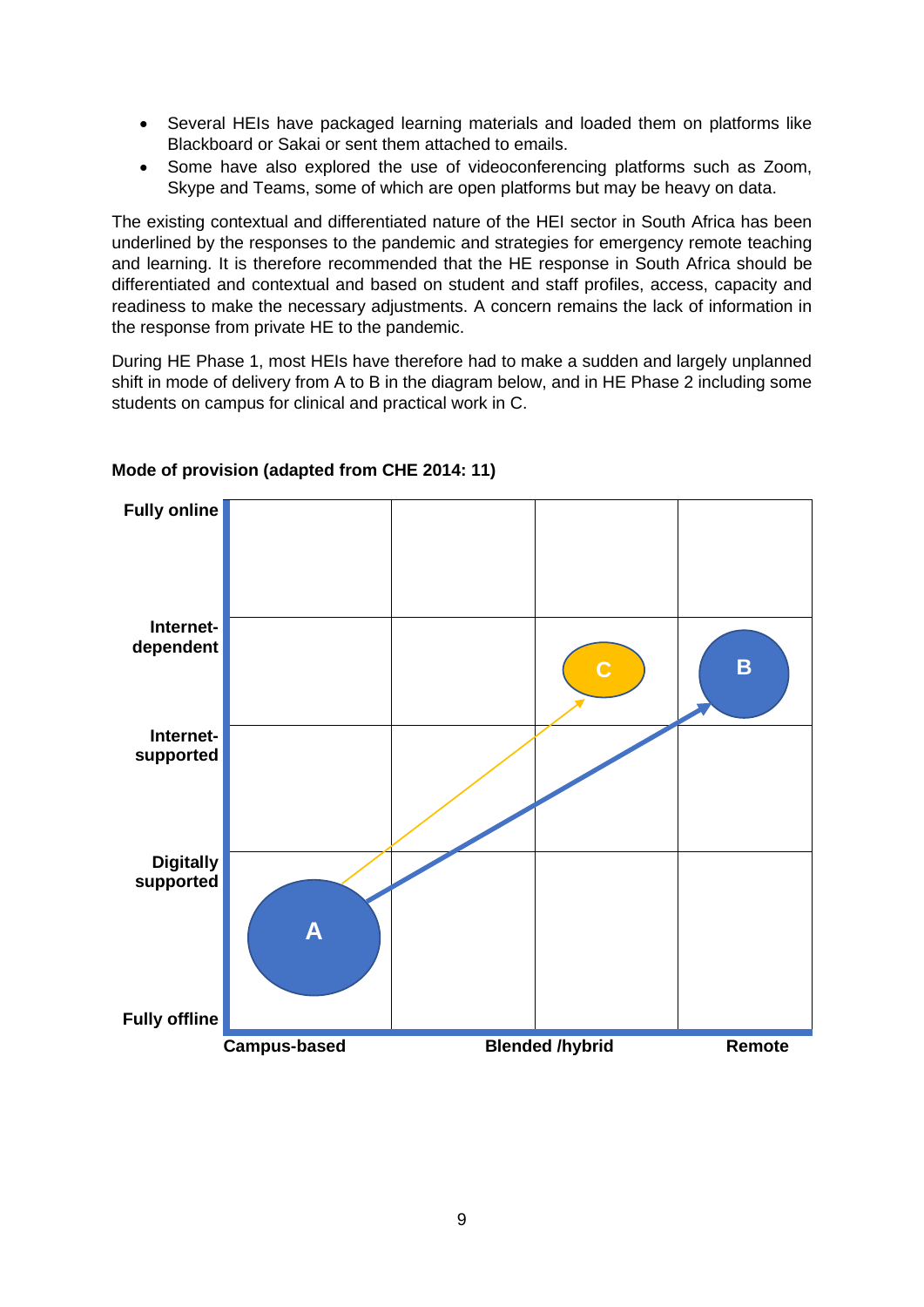## <span id="page-9-0"></span>**4. Anticipating the educational costs of saving the 2020 academic year**

# <span id="page-9-1"></span>*4.1 Social justice, student retention and success*

The first educational cost to anticipate is one of social justice as elucidated by Behari-Leak and Gana<sup>4</sup> when they question why the HEIs have rushed to jump onto the 'online teaching bandwagon' without properly assessing the academic, sociological and pedagogical merits of it as an ERT method in South Africa. They argue that the use of online platforms to deliver learning material meant for face-to-face delivery can easily mask or make invisible social inequality and access to the 'goods of the HEI'*.* They therefore strongly believe that there is a need for an urgent national dialogue of academics, HEI management, policy-makers, statutory bodies and other professional associations before HEIs take it upon themselves to adopt the 'online learning' as pedagogic solution for all, not only during the COVID-19 crisis, but even beyond, making it relevant for the Phase 3 planning mentioned above. Institutional differentiation and autonomy may have a role to play in such a dialogue.

The emergency remote teaching strategy that has been adopted under pressure and within a short timeframe, threatens to exclude or disadvantage many who are not economically or functionally able to participate in such practices, where a physical device and data are not be the only sufficient requirements, albeit that they are necessary requirements. Any decision to pursue online teaching and learning as the only solution to the challenges imposed by COVID-19 poses the risk of reversing the transformation gains of the last twenty-five years, and hence the call for a national dialogue. Emergency remote teaching and learning has been considered a better alternative to doing nothing and the express purpose of this was to ensure that students would not, as far as possible, be unnecessarily disadvantaged by any delays in completing the academic year.

There is still much work to be done to level the playing field for poor students to functionally participate in the virtual environment without being intimidated by personal context, ability, comfortability, isolation, privacy, and a myriad of social conditions, not to mention continued issues with the availability of technology and data. Student well-being in these times of uncertainty and stress might be a particular risk for HE.

The social justice cost as described here may have a direct and serious impact on both *retention and student success* for the 2020 academic year. It is of paramount importance that each HEI identifies the students at risk and plans appropriate, differentiated and personalised mitigation strategies. Possible strategies may include building digital literacies and strategies for self-directed learning, regular and personalised mentorship from a tutor, etc. and are discussed in more detail under student support below.

Whilst the focus on HE Phase 1 was on providing access and delivering emergency remote teaching to students in individual courses, an aspect that may have been overlooked is programme management. As we move into the second half of the academic year, students may need assistance with registering for different courses and may be (re-considering) their academic load. Coherent programme management will, therefore, also need focussed attention in HE Phase 2.

## <span id="page-9-2"></span>*4.2 Quality emergency remote teaching*

Emergency remote teaching, like other modes of teaching and learning, requires much preparation, in terms of resources, including finances, technology, support infrastructure, investment in human capital and time, and academic capacity building. The ability of

<sup>4</sup> [https://www.HEIworldnews.com/post.php?story=20200402072608864](https://www.universityworldnews.com/post.php?story=20200402072608864)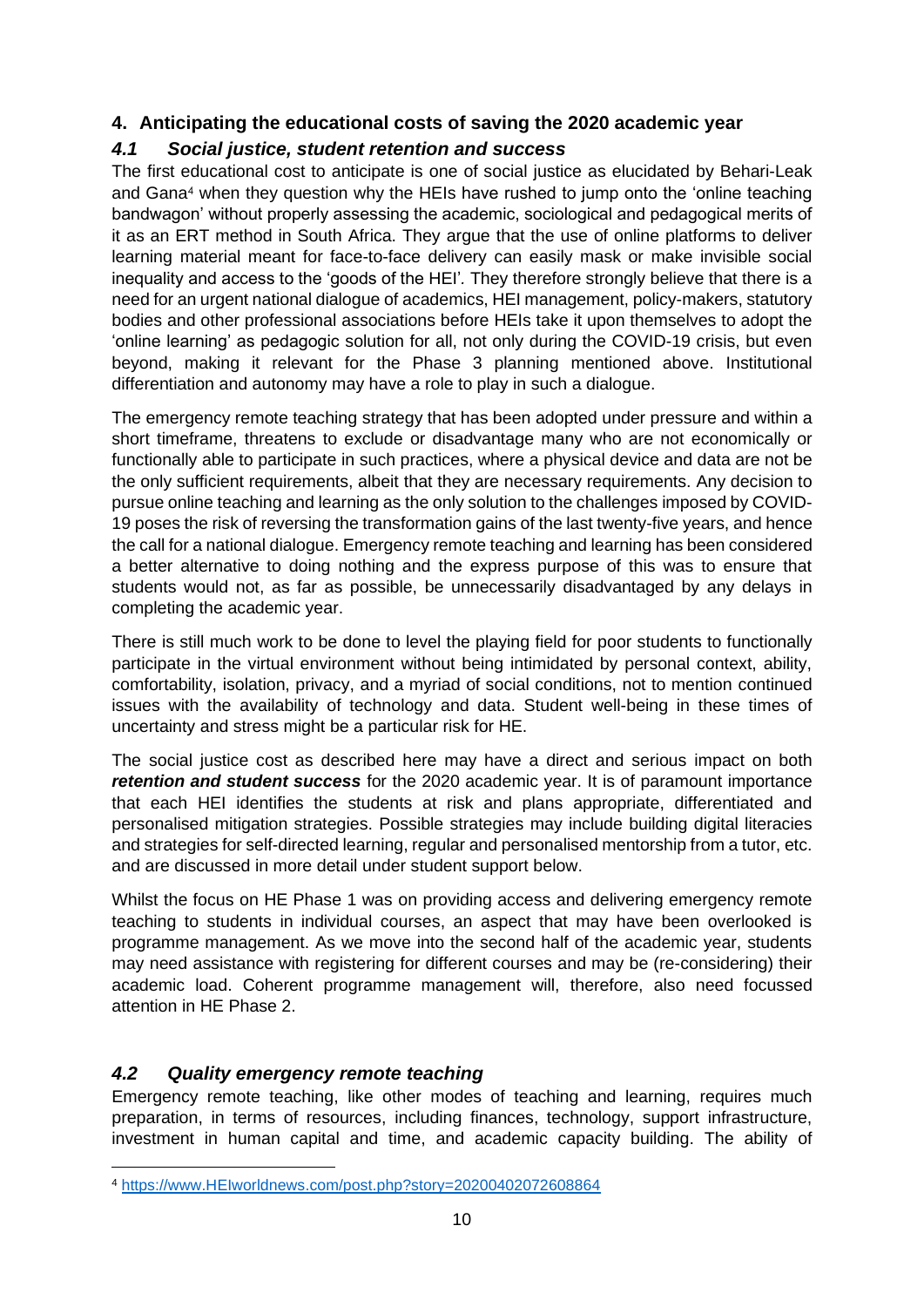academics to successfully pivot to emergency remote teaching and learning is a short space of time, under pressure and often with little or no training, may seriously impact on the quality of teaching that students receive, which in turn will impact learning outcomes and student success. Continued and structured support to academics, which should include at a minimum training for emergency online delivery, but should be broader than technicist training, is discussed in more detail below.

It is important to note that the term *emergency remote teaching and learning* refers to a mode of delivery through which contact and face-to-face delivery has been transferred to usually digital, remote platforms under emergency conditions. Emergency remote teaching and learning is not online learning in which the content, materials, learning process and assessment is deliberately and thoroughly planned, designed and developed based on specific pedagogies appropriate for online learning. "Remoteness" in teaching is not an appropriate pedagogy even under emergency circumstances and academics should take care to create as much presence as possible for their students, be it synchronous or asynchronous. Academics are encouraged to continue and to build on good teaching practices such as engaging students and themselves in "deliberative, open and reflexive encounters" with the "criticality, openness, reflexivity, autonomy and imaginativeness… [that constitute] liberatory pedagogic encounters" and that allow students to be provoked to reach their full potential.<sup>5</sup>

Online or digital *presence* can be created by narrowing the so-called transactional distance<sup>6</sup> in a remote setting. The educational experience of students in a remote or distance setting can be mitigated by the cognitive and teaching presence of the academic, in selecting the content and purposefully structuring the learning process, and by social presence, in which a supportive discourse and a particular climate is set.<sup>7</sup>

The pivot to emergency remote teaching has seriously impacted on academic staff in various ways, but mostly in terms of time and stress. In addition to training and support for emergency remote teaching and learning, academics need certainty in terms of what is expected of them and in terms of how best to manage their time and schedules, which might in turn affect their research commitments, as well as require psycho-social support from their employers and line managers. Most staff members, particularly female staff, will have additional responsibilities at home, such as caring for the elderly and emergency home-schooling children.

## <span id="page-10-0"></span>*4.3 Emergency remote assessment of learning*

The issues of assessment and grading under ERT have as yet not been fully considered. It is vitally important that the Class of 2020 is not forever known as the class that was not properly assessed and that their qualifications are, therefore, viewed as of lesser value. World-wide, some HEIs have adopted 'temporary' emergency remote assessment and grading systems. A battery of 'rapid appraisal' assessment methods have been developed and students are provided with the opportunity to select the assessment methods that they would like to be

<sup>5</sup> Waghid, Yusef, Waghid, Faiq and Zayd Waghid 2018 *Rupturing African Philosophy on Teaching and Learning: Ubuntu Justice and Education*. Palgrave: Macmillan.

<sup>6</sup> Moore, Michael Grahame 2013 *The Theory of Transactional Distance*. In: Handbook of Distance Education, ed. Michael Grahame Moore, Routledge: New York.

<sup>7</sup> Garrison, D. Randy and Zehra Akyol 2013 *The Community of Inquiry Theoretical Framework*. In: Handbook of Distance Education, ed. Michael Grahame Moore, Routledge: New York.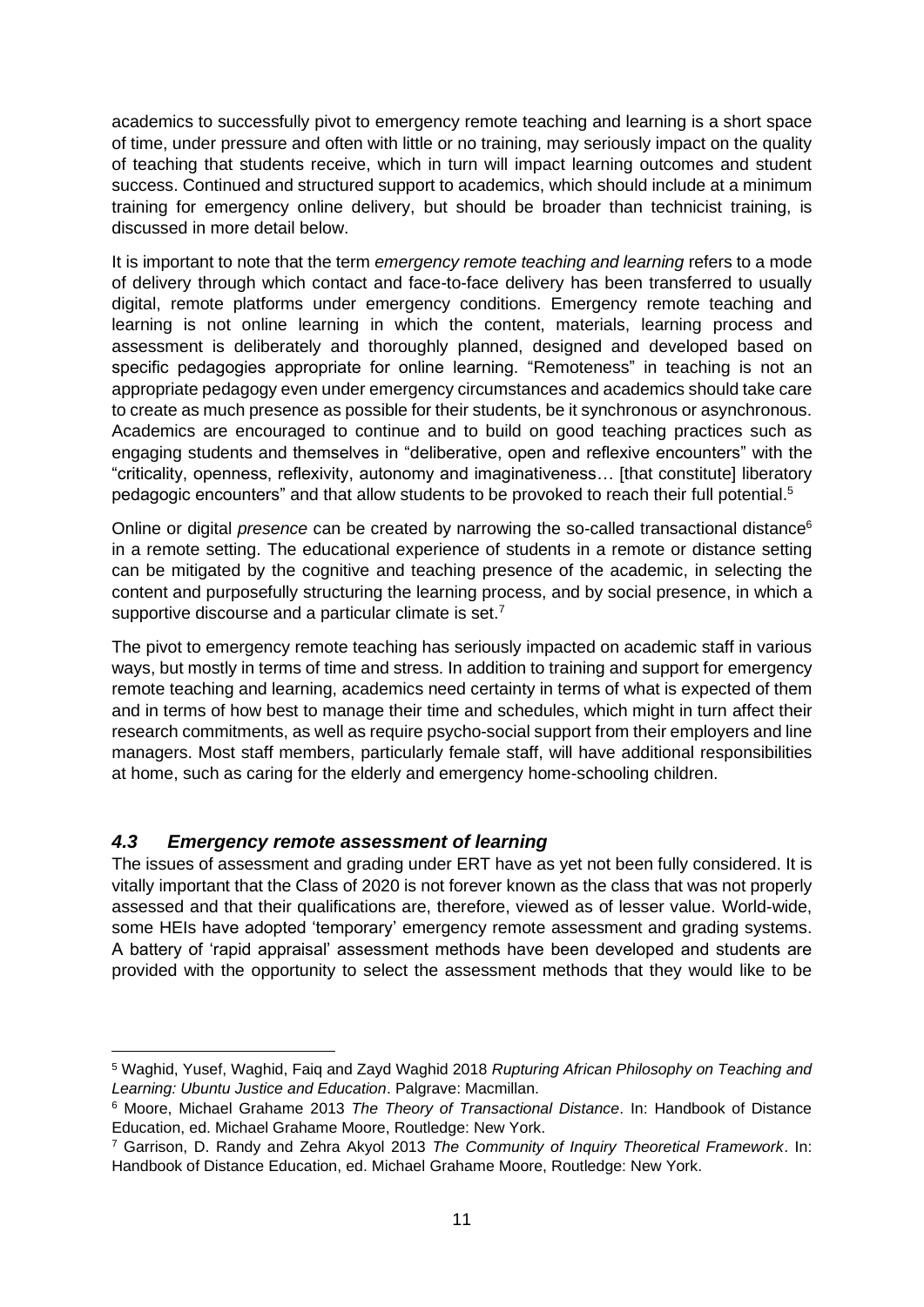undertake<sup>8</sup> Similarly, temporary pass/fail grading systems may have been considered in some quarters with the option for conversion to ordinary grading systems after the crisis is over. Such conversion would be rigorous processes designed and implemented at the level of individual faculties or departments.<sup>9</sup> Some institutions may have opted for forms of continuous assessment at lower levels of a programme and with a focus on exit-level assessment. It may be that assessment practices are one of the most complex challenges in the emergency remote teaching scenario, and this report will therefore have a particular focus on emergency remote assessment.

# <span id="page-11-0"></span>**5. Programme management in HE Phase 2**

In HE Phase 2 where there is a consolidation of emergency remote teaching and learning in individual courses, specific attention to programme management will be important.

The following guidelines may assist programme managers in line with the following CHE Guidelines:

## <span id="page-11-1"></span>*5.1 Communication with staff and students*

Clear and regular communication with students is paramount. Departments, faculties and institutions should communicate clear and unambiguous messages to staff and students. Where a faculty, department or module deviate from institutional practice, the deviation should be explained. Contradictory messages should be avoided.

The official learning management system (LMS) should ideally remain the vehicle for academic communication with students. Students with only limited access (in time and data) could be supported by repeating announcements and postings on other platforms, such as social media, but students need to be informed that the official information is on the formal LMS. The students are on their smart phones and social media platforms such as WhatsApp already; these low-cost vehicles could be used extensively to re-inforce and repeat important communication, even as students understand that the LMS remains the formal channel.

## <span id="page-11-2"></span>*5.2 Affordances of modules to pivot to emergency remote teaching and learning*

Programmes, modules and fields of study vary considerably in how easily they can pivot to emergency remote teaching and learning. Most institutions would already be advanced in this process, but it is stressed that HEIs should evaluate each programme and module according to specified criteria and consider adjustments to the curriculum and mode of offering. Such module evaluations for emergency remote teaching and learning could be documented and shared. Appendix A contains an example of a rubric for evaluating the affordances of a module for emergency remote teaching and learning within the national regulations.

After an initial evaluation, each learning programme and module should have a programme and module plans in place, that are continuously reviewed and adjusted as necessary. Records of changes under emergency remote teaching and learning should be kept.

## <span id="page-11-3"></span>*5.3 Curriculum adjustments in terms of programme design*

Based on certain criteria such as the affordances of modules to pivot to emergency remote teaching and learning, or not, academic workload allocation and the national, provincial and

<sup>8</sup> Science Business (2020) [https://sciencebusiness.net/news/italian-universities-scramble-move](https://sciencebusiness.net/news/italian-universities-scramble-move-teaching-and-research-online-during-coronavirus-lockdown)[teaching-and-research-online-during-coronavirus-lockdown](https://sciencebusiness.net/news/italian-universities-scramble-move-teaching-and-research-online-during-coronavirus-lockdown)

<sup>9</sup> HEI World News [https://www.HEIworldnews.com/post.php?story=20200324115802272](https://www.universityworldnews.com/post.php?story=20200324115802272)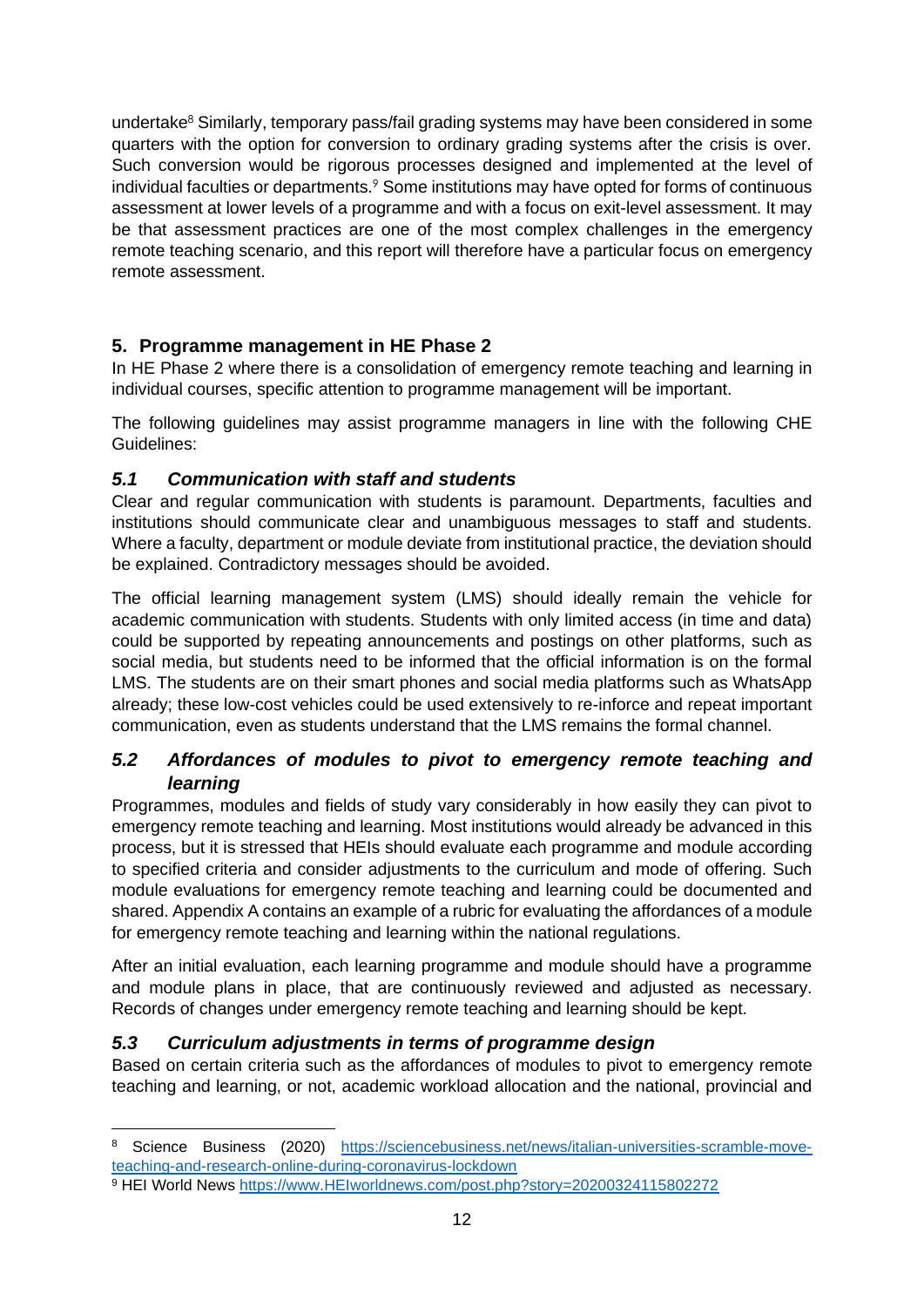district alert level of the institution, adjustments can be made to the undergraduate curriculum in the following ways:

- (a) Reducing content to focus on outcomes and competencies, especially bearing in mind that online activities typically take longer to develop and to complete than, for example, in a face-to-face (f2f) tutorial
- (b) Re-ordering content, outcomes and competencies (e.g. to start the emergency remote teaching and learning journey with students with simpler and / or more enjoyable online material and to move to more complex material requiring higher digital literacy)
- (c) Replacing existing content with similar content that is more accessible online or more conducive to online teaching and learning, e.g. using OERs and MOOCs but bearing in mind that such resources may be using video and may be heavy on data use and do not fall within the zero-rating for data cost as negotiated which may exclude some students; alternatives should always be available
- (d) Adjusting emergency remote assessment strategies (e.g. using continuous assessment with promotion to the next level either being ratified with pre-assessment in the following year or a capstone assessment in the final year with external moderation)
- (e) Creating RPL and service-learning opportunities for students (cf. recommendations below)
- (f) In cases where contact-intensive facilities or practical supervision may not be accessible in this academic year due to the state of disaster, students may have to be permitted to complete a progamme part-time over a longer period. An example of such an exceptional case would be a 3-year B Sc in Chemistry moving to 4 years, where laboratory facilities are being preferentially used by final-year and senior students to complete their programmes, and not enough facilities are available to maintain the necessary distancing precautions, wearing masks and sanitising of all used venues. Care should be taken of students' bursary and grant commitments in such cases.

#### <span id="page-12-0"></span>*Important provisos:*

- i. The exit-level programme outcomes and competencies of the programme as accredited should not be changed.
- ii. The content of the programme curriculum should not be changed by more than 50% as accredited. Content here does not refer to a specific set of textbooks or lecturer notes, but to conceptual content. Textbooks or resources covering the same conceptual content can be exchanged.
- iii. The credit value of the overall programme should remain the same (e.g. a 3-year B degree should remain at 360 credits) as per the HEQSF requirements, with especially the exitlevel modules having the correct number of credits at the correct NQF level, e.g. a 3-year B Sc with 360 credits overall should still have a minimum of 120 credits at NQF level 7.
- iv. Care should be taken not to shift content to the future expecting a quick resolution to the COVID-19 crisis; students doing a full-time 360-credit degree should still be able to complete the programme in 3 years, except in exceptional cases such as (f) above.
- v. **Programme design changes should be recorded with motivation for the changes, the extent of the changes and the effect of the changes which should be kept as evidence**.

#### <span id="page-12-1"></span>*5.4 Curriculum adjustments regarding elective modules and topics*

(a) Elective modules in a programme could be discontinued for the duration of the state of disaster but the correct number of credits should be maintained (e.g. if students are required to do 2 out of 4 elective modules, only offer 2 through emergency remote teaching and learning). Previous track records of student choices, affordances for pivoting to online learning and lecturer workload could determine which electives are offered. Records with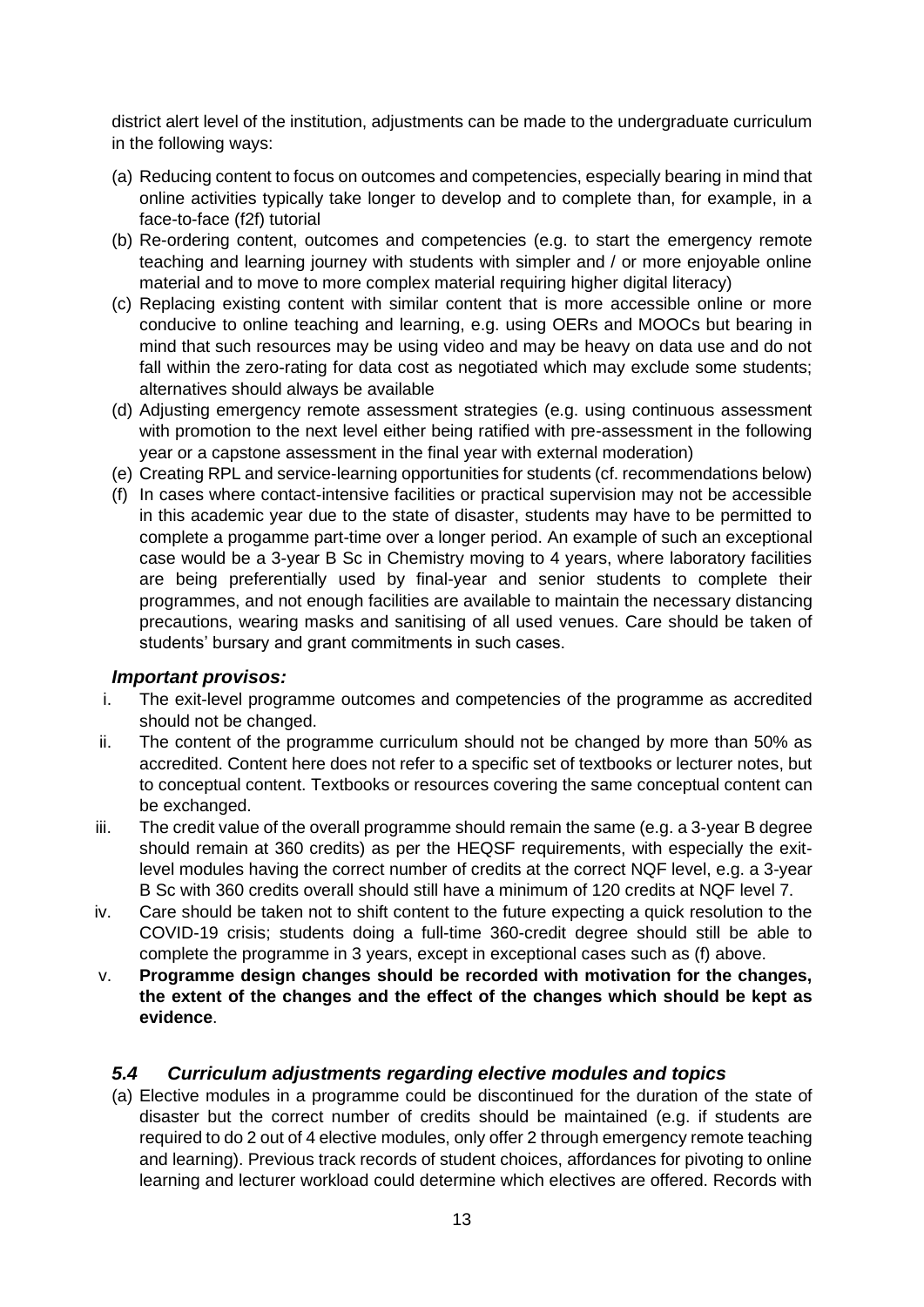motivation for the changes, the extent of the changes and the effect of the changes should be kept as evidence. Students should be permitted to return to electives once they are reinstated.

(b) Elective topics within modules could be discontinued for the duration of the state of disaster but correct credits for the module should be maintained (e.g. if students are required to do 1 out of 3 elective topics, only offer 1 topic in emergency remote teaching and learning). Previous track records of student choices, affordances for pivoting to online learning and lecturer workload could determine which electives are offered. Records with motivation for the changes, the extent of the changes and the effect of the changes should be kept as evidence.

# <span id="page-13-0"></span>*5.5 Recognition of Prior Learning (RPL)*

Existing institutional policies for RPL and the CHE *Policies on Recognition of Prior Learning, Credit Accumulation and Transfer, and Assessment in Higher Education* remain pertinent and should continue to be used.

## <span id="page-13-1"></span>*5.6 Credit Accumulation and Transfer (CAT)*

Existing institutional policies for CAT and the CHE *Policies on Recognition of Prior Learning, Credit Accumulation and Transfer, and Assessment in Higher Education* remain pertinent and should continue to be used.

## <span id="page-13-2"></span>*5.7 Pre- and co-requisites*

Pre-requisite and co-requisite requirements for modules may have to be re-considered on a module-by-module and / or a student-by-student case to assist students not to lose time to completion, should they fail a module or not have access to a module.

## <span id="page-13-3"></span>*5.8 Deferment and exclusion policies and rules*

HEIs may consider to temporarily re-align their deferment and exclusion policies and rules to the unique requirements of the current emergency. Many students who are dependent on family funding may lose their financial support as a result of the rising unemployment or because they may take longer to complete their studies. Such students could possibly be given the opportunity to defer their studies (for one or two years). The principle of '*no student left behind'* should be the guiding precept, and every attempt should be made to enable students to succeed.

#### <span id="page-13-4"></span>*5.9 Service learning*

Some modules or programmes may be especially suited for service and work-integrated learning. Such modules may be re-designed according to the recommendations above to allow students to work as volunteers in the community or in essential industries. Low contact and online community work, such as designing and costing plans for interventions to problems specified by communities may also be considered as authentic remote learning activities.

## <span id="page-13-5"></span>*5.10 Out-of-province students*

Out-of-province and out-of-district students in each institution should be identified and especially supported within the guidelines given.

#### <span id="page-13-6"></span>**6. Quality teaching and learning**

In the African context, the concept of 'community' is very important and can best be explained by the notion of 'ubuntu'. Ubuntu can be summarised in the maxim *umuntu ngumuntu nga bantu* in Zulu and *motho ke motho ka batho* in the Sotho languages (roughly translated as "I am human, because you are human, we are human together"). African philosopher Professor Ramose writes, "Although the English language does not exhaust the meaning of this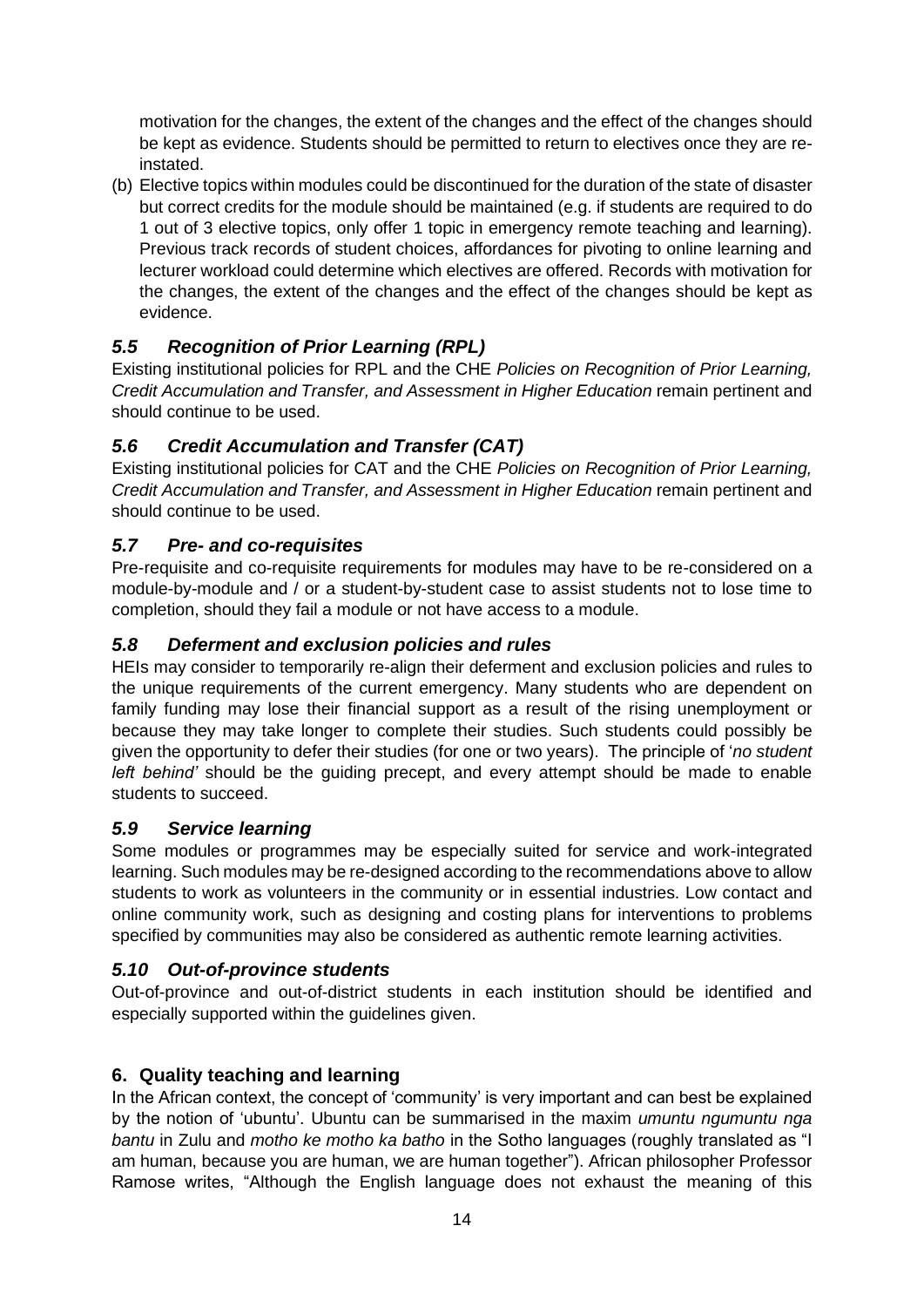maxim…it may nonetheless be construed to mean that to be a human be-ing is to affirm one's humanity by recognising the humanity of others, and on that basis, establish humane relations with them."<sup>10</sup> One of the ways in which Ubuntu in the teaching environment generally, and in online learning specifically in this time of isolation and social distancing can be applied, is by linking it to the concept of a "humanising framework" for emergency remote T&L.

Stobel and Tillburg-Webb (2008)<sup>11</sup> set out what they call a "humanising framework" for integrating technologies into instructional design and education. A humanising framework enables teachers to critically evaluate their activities and how technology is used and integrated into the teaching mission. The core principles of the framework are the following:

- fostering independent thinking,
- problem-based learning,
- student-centredness, and
- student engagement and interaction.

The main purpose of the humanising framework is that the *larger educational goal remains in focus* and that the technology is only used as and when and how it may be appropriate to achieve these goals. This approach is what would hold in instructional design for blended learning under normal circumstances. In the COVD-19 scenario with an enforced pivot to emergency remote T&L, using technology is not a choice. The underlying principles of a "humanising framework" with the core principles listed above and the idea of "keeping the larger educational goal" in focus, are important principles for the quality of the learning experiences of our students, especially in the time of a pandemic.

Terry Anderson describes three types of interaction that students are typically involved in<sup>12</sup>:

- student-content interaction when the student is in a direct cognitive interaction with content
- student-student interaction when students discuss, share and learn from each other, and
- student-teacher interaction in what Holmberg calls the "guided didactic conversation<sup>13</sup>.

Research has shown that for learning to be successful, all three types of interaction are necessary, but at least two of the three should be very well developed. Merely pivoting standard class lectures to digital lectures creates a strong emphasis on student-content interaction. It is, therefore, very important for lecturers to consciously design at least one of the other two forms of interaction into their courses. Such interaction can be in the form of formative assessment which will be dealt with below.

- <sup>11</sup> Strobel, J. & Tillburg-Webb, H. (2009). 'Applying a Critical and Humanizing Framework of Instructional Technologies to Educational Practice.' In Moller, L., Bond Huett, J., &
- Harvey D.M., (eds) Learning and Instructional Technologies for the 21st Century: Visions of the Future. DOI: 10.1007/978-0-387-09667-4.

<sup>10</sup> Ramose, M.B. (2002). The philosophy of ubuntu and ubuntu as philosophy. In Coetzee, P.H. & Roux, A.P.J. (eds) Philosophy from Africa. Oxford: Oxford University Press.

 $12$  Anderson, T. (2003). Modes of interaction in distance education: Recent developments and research questions [e-chapter]. In M.G. Moore & W.G. Anderson (Eds.), *Handbook of Distance Education* (pp. 129-144). Mahwah, New Jersey: Lawrence Erlbaum Associates, Publishers.

<sup>13</sup> Holmberg, B. (2005). *The evolution, principles, and practice of distance education*. pp. 37-88, 104- 105). Oldenburg, Germany: BIS-Verlag der Carl von Ossietzky Universität Oldenburg.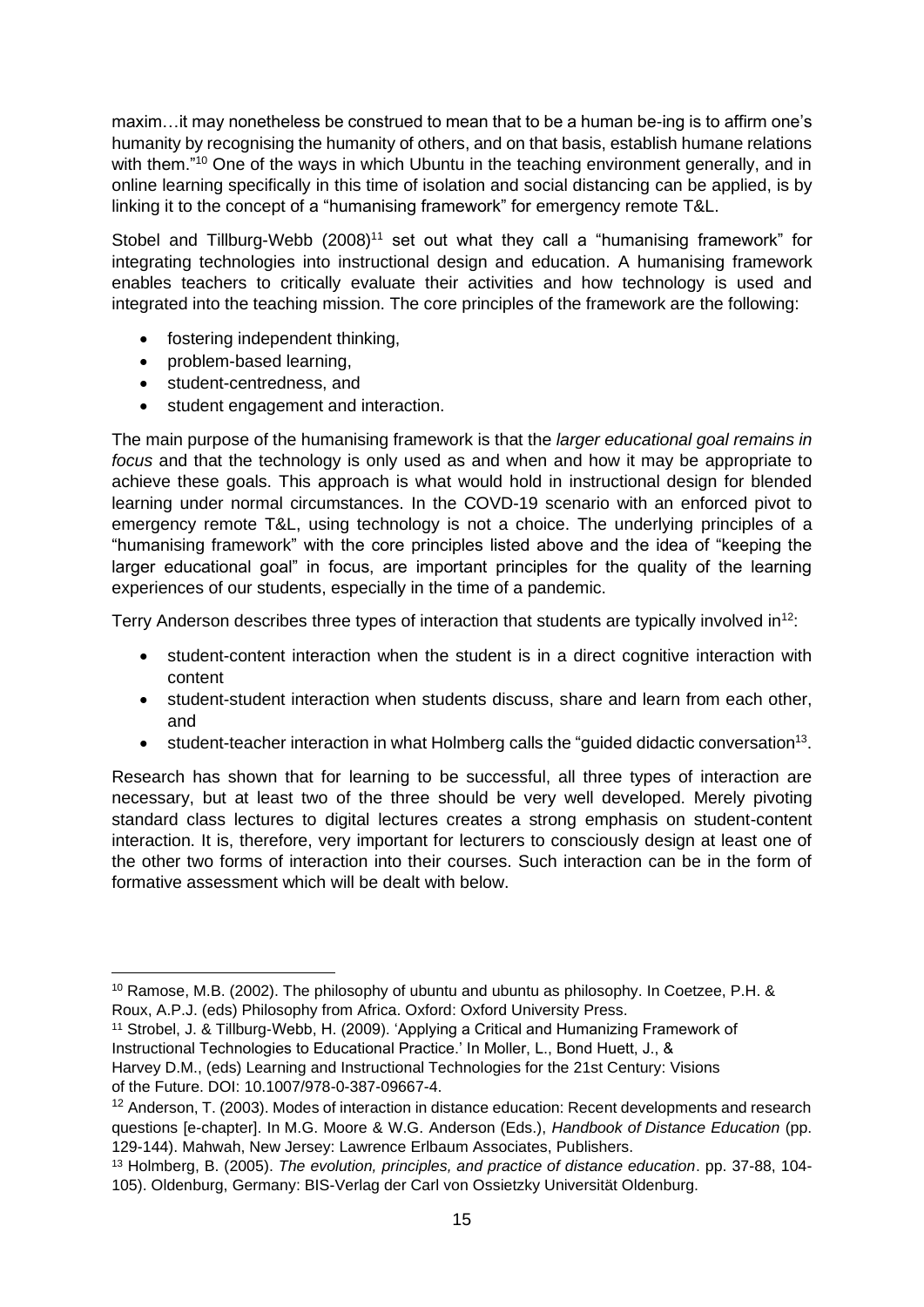# <span id="page-15-0"></span>*6.1 Module outlines and outcomes*

An existing quality standard for all modes of delivery would be that clear and approved module outlines and outcomes are in existence and given to students at the beginning of the semester. In a contact situation this might be presented to students in a slide in their first lecture, or in a hand-out that forms part of their pack. It is recommended that the course outlines and modules outcomes are extracted from where they are and posted separately on the module site so that they are easy to find for students and that they can be used as guidelines for assessment.

## <span id="page-15-1"></span>*6.2 Notional hours and classroom timetables*

HEIs are encouraged to balance two seemingly contradictory principles:

- The accredited notional hours of a module and programme, including the NQF level and quality arrangements should be maintained, and
- Learning online, especially in times of stress, change and uncertainty in the life worlds of the students, and with limited access for students may take longer than the equivalent in f2f situations.

Academics are encouraged not to stick to their original work schedules and not to overload students, especially with lots of content and with data-heavy video and audio.

All learning activities, including formative and summative assessments, as well as synchronous and asynchronous interactions are part of notional hours.

Replicating the normal classroom timetable by emergency remote teaching and learning video classes with so-called 'talking heads' is to be avoided where possible. Smaller, shorter and less data-heavy chunks and podcasts, also accessible on smart phones are preferred. Video classes or even voice-over presentations are not considered student-teacher interactions, they are student-content interactions.

Academics are encouraged to balance student-content interactions (such as studying notes or a textbook) with student-student interactions and student-teacher or student-tutor interactions. Much of these can take place on social media. Student-student interactions when studying in isolation are highly recommended; the students are talking on social media in any case, so get them talking about their studies.

All resources, also interactive sessions, could be recorded and available for students to access in their own time and with due consideration to data costs.

Low-intensity data options should be preferred, and high-intensity data content could be available in other formats, e.g. a video lecture should ideally have a transcript. Multiple modalities (video, audio and text-based) for the same content are encouraged.

## <span id="page-15-2"></span>*6.3 Formative assessment*

Regular formative assessment in the emergency remote teaching and learning environment is an essential component to keep students engaged as active learners. It is recommended that assessments should be in smaller, rather than larger, chunks and should not be heavy on data. Formative learning activities should be purposeful and supportive, rather than to 'test' or to catch the students out but should be assessment for learning and to engage students. As such, they should ideally be regular (e.g. weekly, writing a paragraph leading up to an essay, or completing a quiz) with both general and personalised feedback rather than only one large assessment (e.g. only one completed essay). In a contact setting, students would have had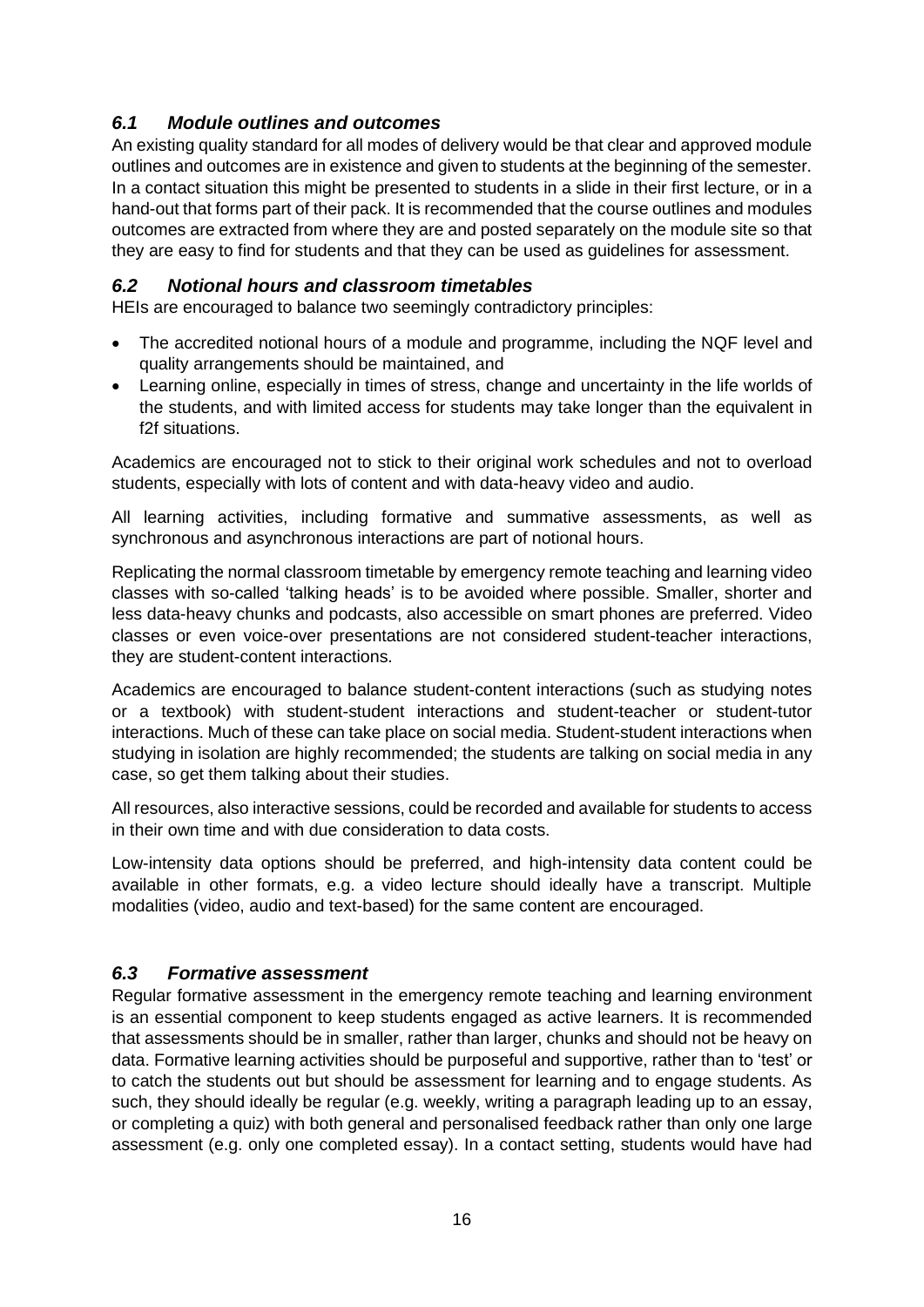tutorials to assist them to work on that one large essay; it is important to continue to build scaffolding into larger or longer assessment activities.

Instructions for all activities should be **explicit**, clear, unambiguous and implementable. The following guidelines are proposed:

- Link the assessment activity to the module outline and the expected outcomes clearly and explicitly.
- Be clear about the weight and value of the activity in terms of the overall assessment plan for the module, for example, this will contribute 20% to your semester mark, or this will contribute 10% to your overall mark for this module.
- Be clear about the relationship of a formative activity to the final summative assessment, for example, is it designed to assist students to work through content as a build-up to a different kind of exam (for example, content-based multiple choice questions on a literary work that will have an essay in the exam), or will the exam 'look the same' and the activity is a practice run (for example, mathematics problems to practice for the exam).
- Provide mark allocation or rubrics upfront so that students know on what they should focus their efforts.
- Give clear range statements. An activity that is usually timed in a contact tutorial should include a clear and implementable range statement, for example, for a written activity a word count should be given, for a video clip a time limit should be given, preferably not in simple terms, such as 500 words or 5 minutes, but in a range such as between 450 and 550 words or between 4 and 6 minutes.
- Design a range of activities on different cognitive levels and flag this to students, starting with simple recall / reproduction of facts, building up to comparison, application, analysis, evaluation and synthesis, as appropriate.
- Ensure that technical submission information and technical instructions, as well as technical support are available.
- Flexible or alternate submission dates for activities should be the norm.

Personalised individual feedback to students is important to create a sense of engagement in students and should be returned as soon as possible. Communication as to when students can expect their feedback is also important. Feedback should be positive, encouraging, and constructive. General feedback to the class is also recommended. Students are often encouraged by the idea that they are not the only one struggling.

Creativity in making the activities both engaging for students and to build in some levels of authenticity are important factors. Time on task should be an important aim. For example, requiring students to interview their house mates in lockdown or teach a new concept to their class mates and to send an audio file of 3 minutes is fun, low data, can be done on a smart phone and cannot be plagiarised or outsourced to an essay mill. The following free blended learning resource has a comprehensive section on online and emergency remote assessment with more advice: [http://blendedlearningresources.co.za](http://blendedlearningresources.co.za/) and <https://www.che.ac.za/#/remote><sup>14</sup>. The CHE (2014: 48-56) provides information on types of activities and the nature of effective formative assessment<sup>15</sup>.

<sup>&</sup>lt;sup>14</sup> The CHE has a newly constructed website that some have been struggling to reach; the solution is to clear the search history in your browser and to type in the web address afresh. The *firebasestorage* links (such as the one in footnote 12) are designed to secure the CHE website.

<sup>15</sup> CHE 2014 *Distance Higher Education Programmes in a Digital Era: Good Practice Guide*. [https://firebasestorage.googleapis.com/v0/b/che2020-](https://firebasestorage.googleapis.com/v0/b/che2020-c5efd.appspot.com/o/website%2Feqc0cembdec1.pdf?alt=media&token=0620fdfd-2222-48f4-b440-3b9ea73e9761)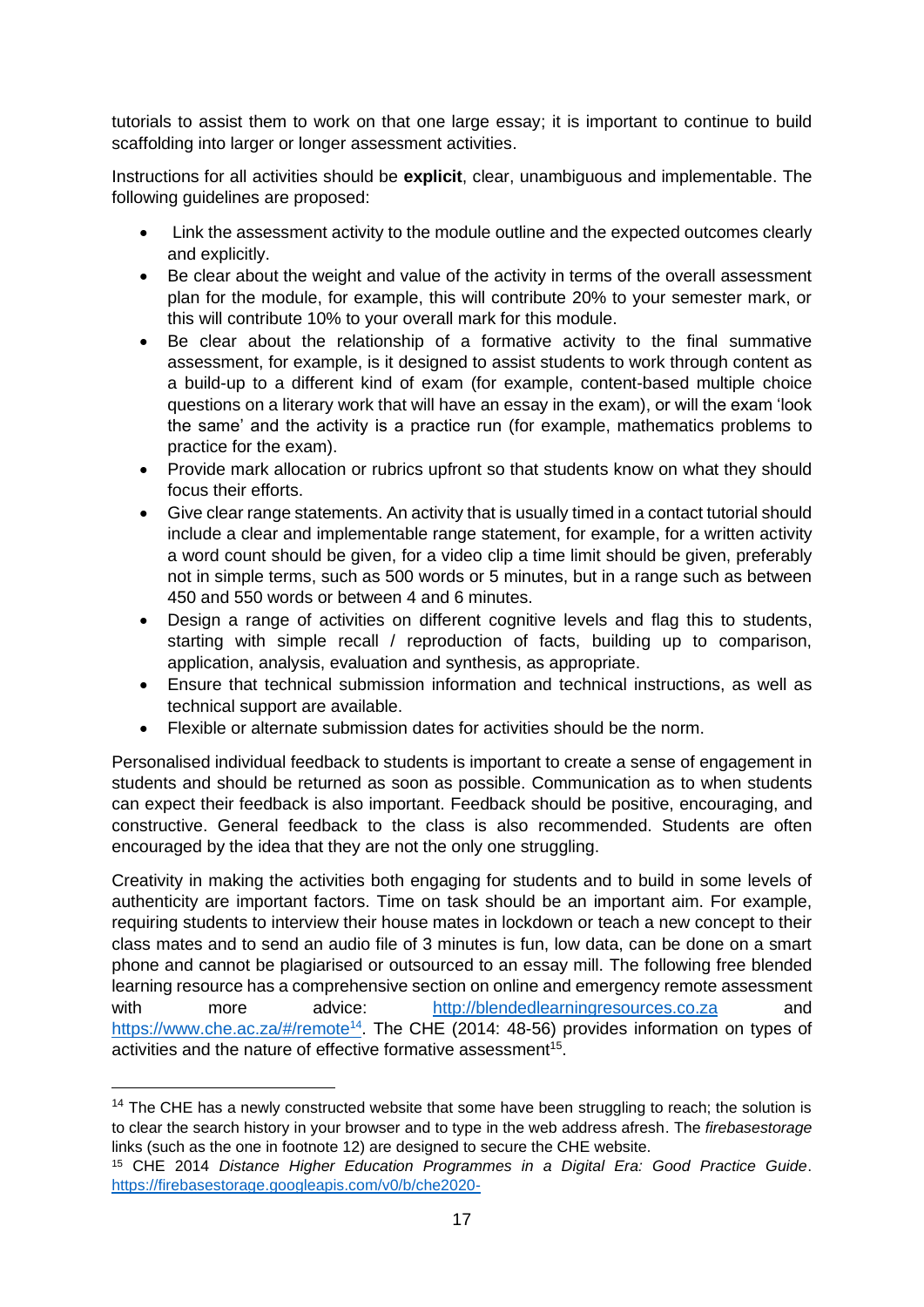Regular formative assessment under emergency remote teaching and learning conditions also forms a way of tracking students and their progress and flagging students who are at risk, academically, socially or even in terms of connectivity. Identifying and tracking students at risk, and designing appropriate student support interventions, should be an important part of this phase of the emergency remote teaching and learning scenario.

## <span id="page-17-0"></span>**7. Student support**

Student support (psycho-social as well as academic) and peer learning are more important than ever to keep students engaged and motivated. There is an extensive academic literature showing that such support on online social media platforms such as WhatsApp, Facebook and Twitter are effective, especially in emergency remote settings. Such student support increases student-student interaction and motivation.

Students with disabilities should be identified and flagged to academics so that they can ensure that such students get their learning material in an appropriate and accessible modality. Administrative staff can, for example, also be tasked to transcribe the voiced sections of digital lectures to create multiple low-cost and alternative access points to the content. The CHE (2014:  $41 - 42$  (Figure 7), footnote 11) discusses a range of assistive technologies for students with disabilities.

Postgraduate students, especially those whose grants may be affected and who cannot continue with their own research under restrictions, could be employed on contract to assist staff as additional tutors. An online tutor:student group ratio of 1:25 is recommended, but adjustments may be necessary. An online tutor working fulltime should ideally not have more than 8 such groups of 25, i.e. should not be responsible for more than 200 students. Academics should be encouraged to develop guidelines and activities for tutors and monitor their work and interactions with students.

Multiple channels for posting all communication and learning material are encouraged. For example, a voice-over slide presentation with 10 substantive slides on the LMS (as official repository of learning material) can be repeated, one slide at a time on a WhatsApp chat group, with the academic or tutor interacting with students on each slide.

Each HEI should continue to obtain data on student access to devices, to the internet and to funding for data at various levels of granularity (institution, faculty, department, programme, module / module) and should base their decisions on such verifiable and available data. Important information includes the type of device, as well as the regularity of access. For example, a student may have their own smart phone but may have to share a laptop with several family members.

Tutors could also be given access and data to contact students and to coach them on digital literacies.

Technical help and call centres should be available for students and staff to get assistance. The communication guidelines given under programme management are of vital importance.

## <span id="page-17-1"></span>*A note on student feedback:*

In the online environment it is essential to get regular feedback from students. Students will be critical and will compare what could be uneven provision or engagement and support

[c5efd.appspot.com/o/website%2Feqc0cembdec1.pdf?alt=media&token=0620fdfd-2222-48f4-b440-](https://firebasestorage.googleapis.com/v0/b/che2020-c5efd.appspot.com/o/website%2Feqc0cembdec1.pdf?alt=media&token=0620fdfd-2222-48f4-b440-3b9ea73e9761) [3b9ea73e9761](https://firebasestorage.googleapis.com/v0/b/che2020-c5efd.appspot.com/o/website%2Feqc0cembdec1.pdf?alt=media&token=0620fdfd-2222-48f4-b440-3b9ea73e9761)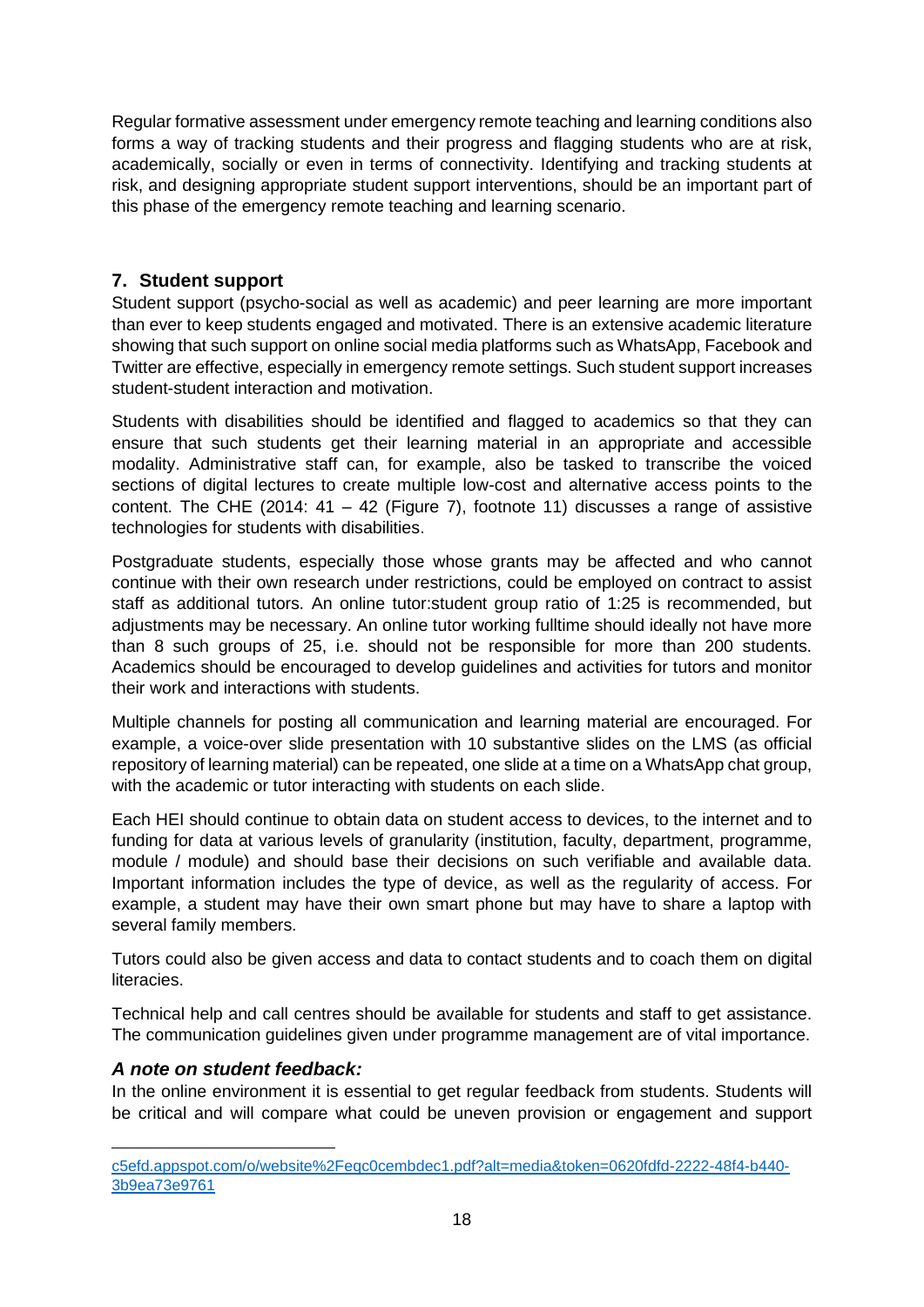across the modules for which they are registered. Students feel valued and part of the solution if their feedback and opinions are solicited and used, and their experiences validated.

## <span id="page-18-0"></span>**8. Staff capacity development and well-being**

It is recommended that HEIs invest more resources in staff development and support for pivoting to emergency remote teaching and learning. For example, retired instructional designers or experienced academics may be re-employed on contract. The available OER blended learning resources at [http://blendedlearningresources.co.za](http://blendedlearningresources.co.za/) could be used. A new set of resources specifically designed to assist academics in Emergency Remote Teaching and Learning is being curated on the CHE website at [https://www.che.ac.za/#/remote.](https://www.che.ac.za/#/remote)

Academic staff workload allocations and performance agreements could be re-visited to account for the huge investment in time that they will be making to pivot to emergency remote teaching and learning. Research output at individual level should be adjusted to account for the additional time academics will spend on developing emergency remote teaching materials.

A reduction in research outputs across the sector seems inevitable and should be anticipated.

Academics should be provided with adequate access and data.

All research, community engagement and academic citizenship activities should be assessed and discontinued or adjusted in line with national regulations. Online activities may be used to continue or replace contact community engagement.

Future promotion criteria should take this hiatus in some activities and the elevation of emergency remote teaching and learning activities into consideration.

Developing and maintaining trust in academic staff is important and should be of the highest priority.

Administrative staff should also be given adequate access and data and could be employed effectively to assist academics, for example, by transcribing videos and by contacting tutors and students individually for additional support.

Academic support and administration staff require support to transform services and systems towards supporting emergency remote learning and teaching and to ensure that academic administration is geared towards effective and efficient support to emergency remote teaching and learning.

#### <span id="page-18-1"></span>**9. Summative assessment**

The *final summative assessment strategies for modules* should be evaluated by academics for suitability under emergency remote teaching and learning conditions, and changes to assessment strategies and plans should be recorded on a module-by-module basis.

The following broad guidelines for summative assessment under emergency remote teaching and learning conditions are proposed:

• Depending on contextual circumstances, final-year examinations could possibly remain as venue-based examinations, perhaps for those students who may return to campus under certain conditions and who would be subject to registration by professional bodies. HEIs need to evaluate their own contexts for readiness for venue-based examinations in line with national guidelines for the return of students. External moderation of final-year examinations is essential.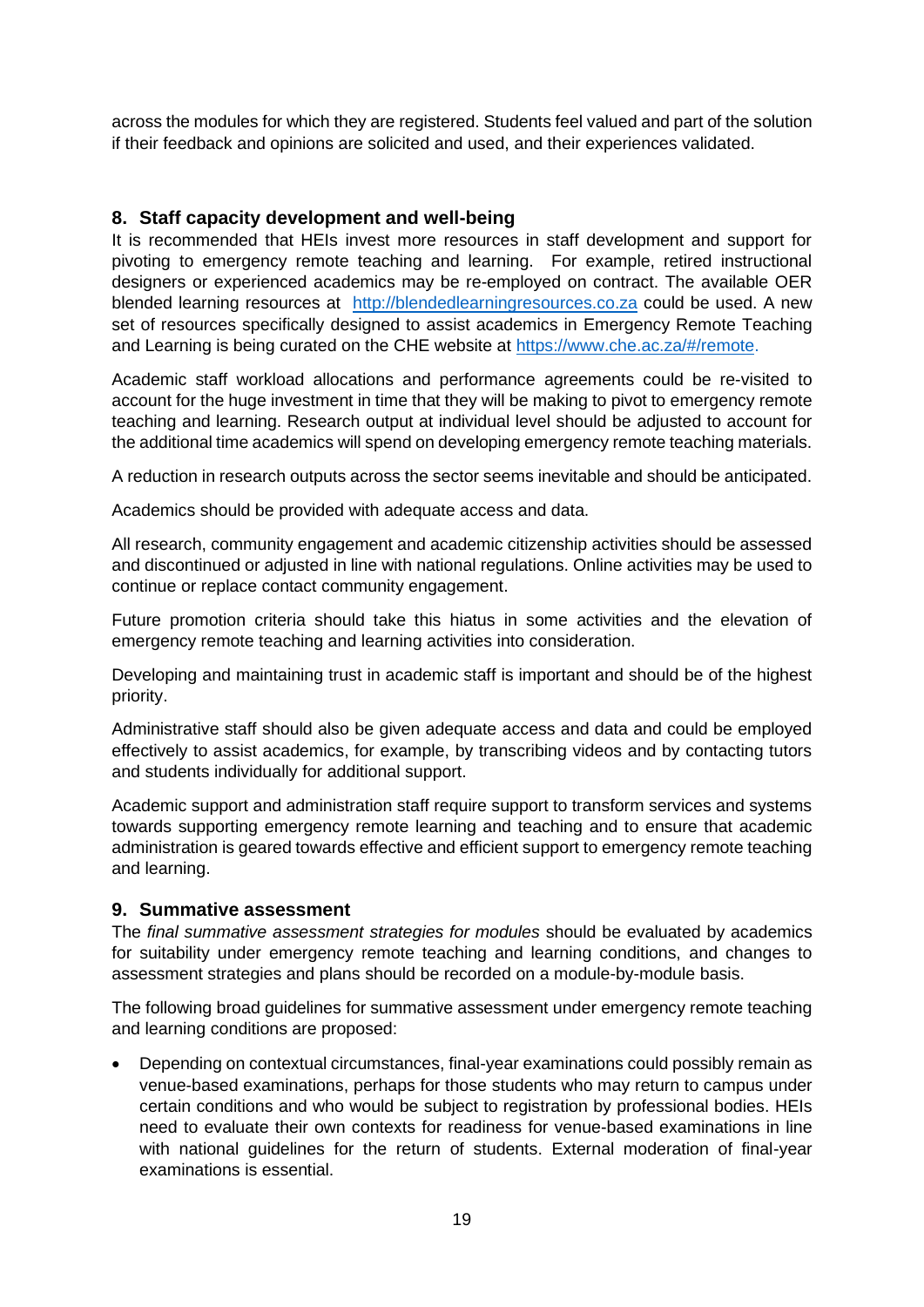- Where possible, examinations at the lower levels could be replaced by emergency remote assessments, with promotion to the next year with or without a venue-based examination. Cross-checking mechanisms between students' marks, online orals (in modules with low student numbers) or pre-assessments on a return to campus may be mechanisms for maintaining assessment standards.
- Ideally HEIs should not use a simple pass/fail matrix especially in the final year of study; students who may have achieved distinctions or higher marks than 50% would be disadvantaged in terms of progression to higher degrees as well as grant applications, or employment prospects.
- On an eventual return to campus, pre-assessments may assist academics to ascertain if the required knowledge has been achieved. Students cannot be placed regressively, but additional work may be required in the following year to achieve the required levels.

The CHE *Policies on Recognition of Prior Learning, Credit Accumulation and Transfer, and Assessment in Higher Education* remain pertinent and should be used as guidelines.

The NADEOSA Quality Criteria for Distance Education remain pertinent, especially for assessment, see pages  $30-31$  and  $50-51^{16}$ . The evaluative questions and good practice descriptors in the CHE ITL No 5 (pages 126 – 131) remain valid and are useful guidelines.<sup>17</sup>

Criteria 6, 13 and 14 of the *Criteria for Programme Accreditation* on assessment are adapted with guidelines for DE (CHE 2014: 93 and 100 – 103) which are also valid for assessing remotely during the COVID-19 pandemic.<sup>18</sup>

*A note on authenticity*: In the online environment and with emergency remote assessment it is important not to confuse authentic assessment<sup>19</sup> with authenticated assessment. Authentic *assessment* is "a form of assessment in which students are asked to perform real-world tasks that demonstrate meaningful application of essential knowledge and skills<sup>"20</sup> and is an excellent and recommended online practice. *Authenticated assessment*, on the other hand, is considered the authentication of the work of the student as firstly original (i.e. not plagiarised) and secondly, as the work of the actual registered student (i.e. it is not someone else taking a test for the student).

Authentication software in the online environment can be of two kinds, at least:

Similarity index software such as TurnItIn, some version of which most South African HEIs have already invested in and that can be fruitfully used to teach about plagiarism and can assess student's work, to some extent in terms of originality, in longer narrative assessments such as essays or research chapters

<sup>18</sup> CHE 2004 *Criteria for Programme Accreditation.* 

[c5efd.appspot.com/o/website%2Fyxqlkgy7gwo1.pdf?alt=media&token=c1ea5d6e-2e05-463d-9f2b](https://firebasestorage.googleapis.com/v0/b/che2020-c5efd.appspot.com/o/website%2Fyxqlkgy7gwo1.pdf?alt=media&token=c1ea5d6e-2e05-463d-9f2b-bbf92d4b402b)[bbf92d4b402b](https://firebasestorage.googleapis.com/v0/b/che2020-c5efd.appspot.com/o/website%2Fyxqlkgy7gwo1.pdf?alt=media&token=c1ea5d6e-2e05-463d-9f2b-bbf92d4b402b)

<sup>16</sup> NADEOSA *Quality Criteria for Distance Education*.

[https://www.saide.org.za/documents/Nadeosa\\_Quality\\_Critiera.pdf](https://www.saide.org.za/documents/Nadeosa_Quality_Critiera.pdf)

<sup>17</sup> CHE 2005 *Improving Teaching and Learning Number Resources 5:* 

[https://firebasestorage.googleapis.com/v0/b/che2020-](https://firebasestorage.googleapis.com/v0/b/che2020-c5efd.appspot.com/o/website%2Fsr14fc01fpa1.pdf?alt=media&token=6a622668-163c-4e99-940f-84d97ecc1db1)

[c5efd.appspot.com/o/website%2Fsr14fc01fpa1.pdf?alt=media&token=6a622668-163c-4e99-940f-](https://firebasestorage.googleapis.com/v0/b/che2020-c5efd.appspot.com/o/website%2Fsr14fc01fpa1.pdf?alt=media&token=6a622668-163c-4e99-940f-84d97ecc1db1)[84d97ecc1db1](https://firebasestorage.googleapis.com/v0/b/che2020-c5efd.appspot.com/o/website%2Fsr14fc01fpa1.pdf?alt=media&token=6a622668-163c-4e99-940f-84d97ecc1db1)

[https://firebasestorage.googleapis.com/v0/b/che2020-](https://firebasestorage.googleapis.com/v0/b/che2020-c5efd.appspot.com/o/website%2Fyxqlkgy7gwo1.pdf?alt=media&token=c1ea5d6e-2e05-463d-9f2b-bbf92d4b402b)

<sup>19</sup> [https://jolt.merlot.org/documents/vol1\\_no1\\_mueller.pdf](https://jolt.merlot.org/documents/vol1_no1_mueller.pdf)

<sup>&</sup>lt;sup>20</sup> <http://jfmueller.faculty.noctrl.edu/toolbox/index.htm>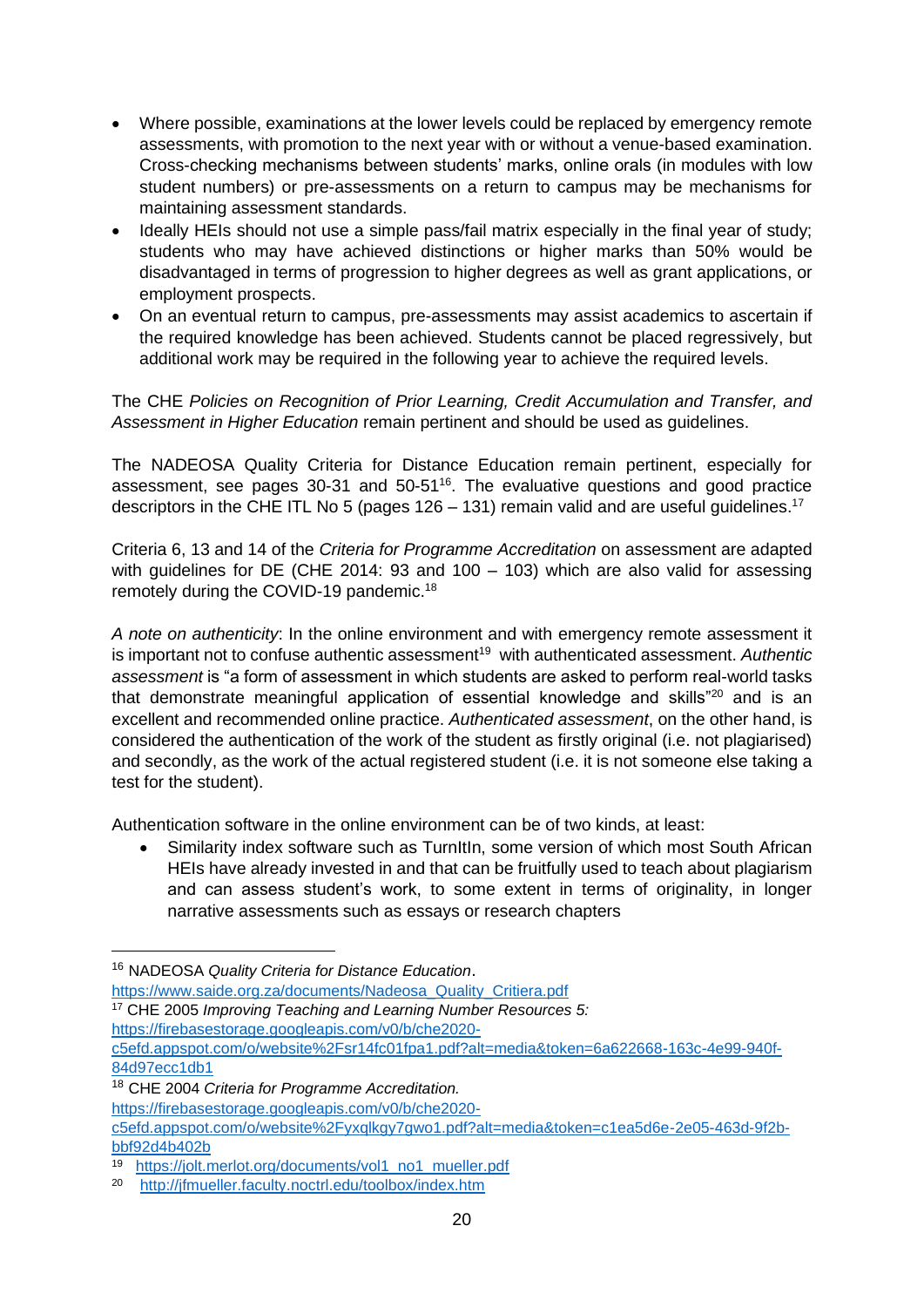• Proctoring software such as Proctorio or Examity which attempt to monitor the student through their laptop camera to check on so-called cheating behaviours. Some scholars in online learning have questioned the ethical underpinnings of such automated algorithm-based proctoring software, claiming that they are more harmful than useful, especially to vulnerable students, which links to the social justice cost discussed earlier<sup>21</sup>.

Creativity, flexibility and trust of students is recommended. For example, authentic online assessments such as the use of case studies, creating video clips and learning journals individualises work and does not allow for memorisation, cheating or essay mills.

The criteria and guidelines referred to above are distilled into the following 11 quality assurance guidelines for the current situation under the pandemic. HEIs should keep data and records to provide evidence that such quality assurance guidelines were implemented adequately:

- 1) Summative assessment strategies should be **planned** within the institutional policies and procedures, and should be amended for emergency remote assessment, with considered and recorded attention being given to any grounds for deviation.
- 2) Summative assessment is designed, implemented, marked and moderated by **adequately trained staff.**
- 3) All levels of summative assessment should have gone through a process of **internal moderation**.
- 4) Exit-level summative assessment should have gone through a process of **external moderation**.
- 5) Summative assessment activities should be **valid**, i.e. it should directly relate to and be aligned with the stated module outcomes and the NQF level of the module, or, *are the right things being assessed in the right way appropriate to the module outcomes and level*?
- 6) Summative assessment outcomes should be **reliable**, i.e. *would the same results be achieved if assessed another way or by another assessor*?
- 7) Summative assessment plans should be **explicit** and communicated to students in good time.
- 8) Summative assessment should be **authentic**, i.e. the assessment should be real-world tasks that demonstrate meaningful application of essential knowledge and skills.
- 9) A **secure and reliable assessment management system** is in place at institutional level that provides accurate, consistent and credible results.
- 10) **Student communication** on summative assessment must be timeous, explicit, clear and unambiguous with guidance on their rights and responsibilities, at institutional level, at programme level and at module level.
- 11) A **student dispute and complaints mechanism** should be in place that is explicit, fair and effective.

## <span id="page-20-0"></span>**10.Institutional quality guidelines in HE in the time of COVID-19**

One of the standards in the *Draft Framework and Manual for Institutional Audits 2020* is that: *evidence-based systems and processes exist to monitor the institution's capacity for quality management* with the following considerations:

<sup>21</sup> Swauger, Shea 2020 *Our bodies encoded: Algorithmic Test Proctoring in Higher Education*. <https://protect-za.mimecast.com/s/Vvk8CO7Gzzc0ONBhEcIyp> accessed 9 June 2020.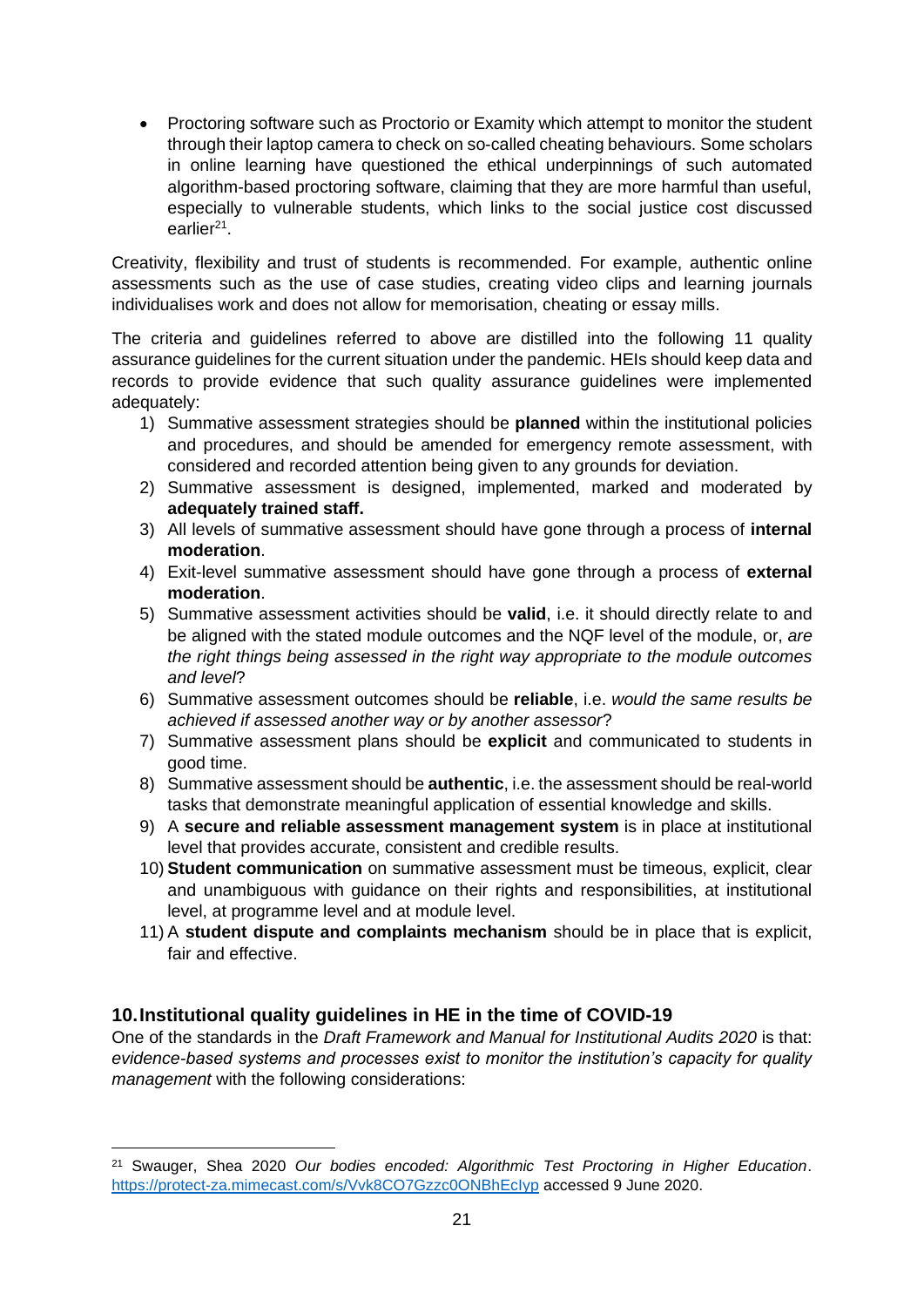- (i) Decision-makers at all institutional levels have ready, but protected, access to sufficient, reliable and current electronic data that allow them to make informed decisions on the quality management of the core academic functions of the institution.
- (ii) Regular, substantive and documented engagements among staff and among staff and students on all aspects of quality management (implementation, support, enhancement and monitoring) take place at all institutional levels.
- (iii) The systems and processes for quality management during times of disruption are continuously monitored.

The standard above and the three considerations will be assessed in the next round of institutional audits starting later this year. The following recommendations and guidelines are intended to assist institutions with quality management in the time of COVID-19, emergency remote teaching and learning, online meetings and other restricted activities.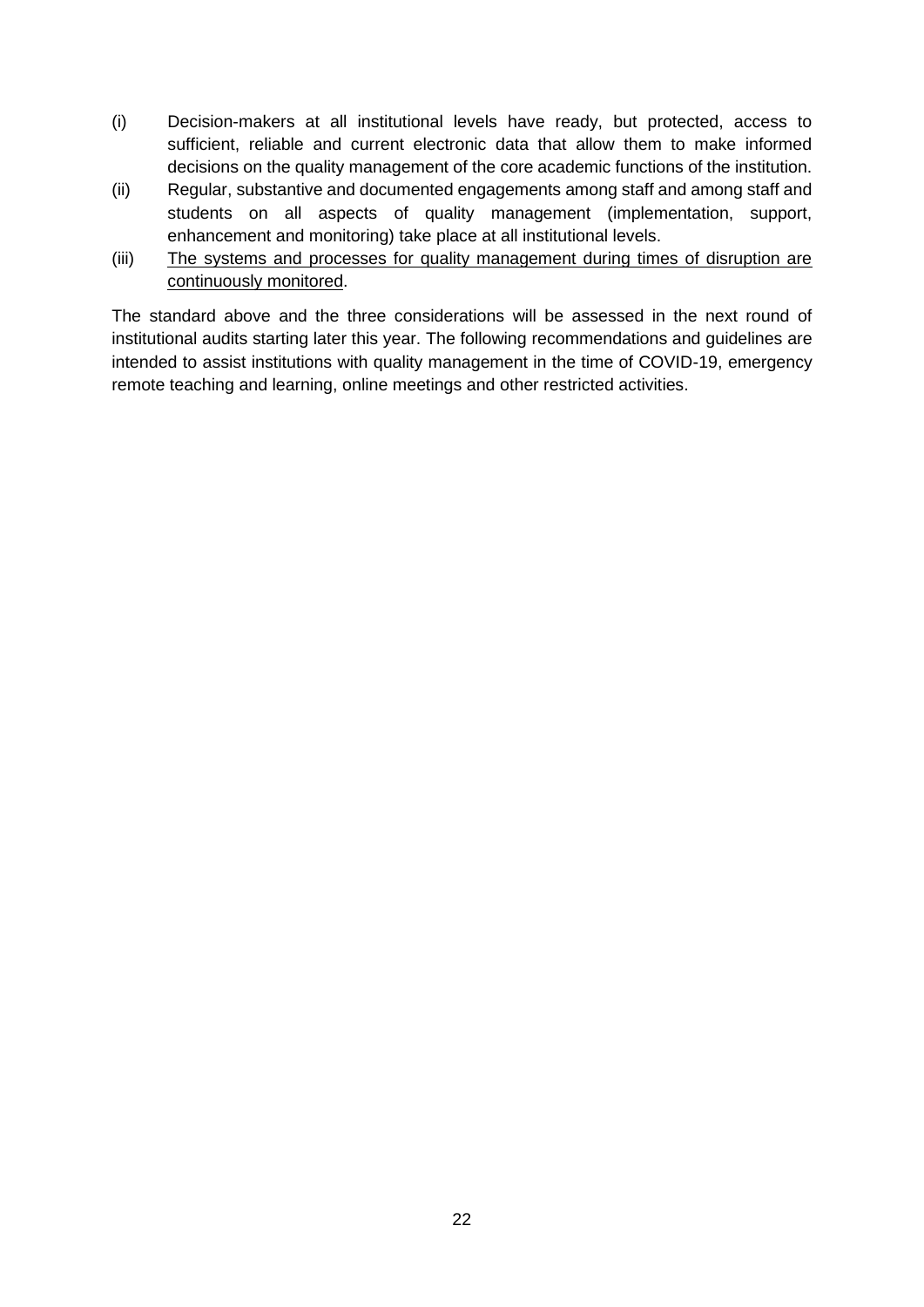# <span id="page-22-0"></span>**Table 1: Institutional quality-assurance guidelines for 2020**

|    | <b>Quality area</b>                                                            | <b>Quality measure</b>                                                                                                                                                                                                                                                                                                                                                                                                                                                                                                                                                                                                                                                                                                                                                          | <b>Supporting evidence</b>                                                                                                                                                       |
|----|--------------------------------------------------------------------------------|---------------------------------------------------------------------------------------------------------------------------------------------------------------------------------------------------------------------------------------------------------------------------------------------------------------------------------------------------------------------------------------------------------------------------------------------------------------------------------------------------------------------------------------------------------------------------------------------------------------------------------------------------------------------------------------------------------------------------------------------------------------------------------|----------------------------------------------------------------------------------------------------------------------------------------------------------------------------------|
| 1. | Governance                                                                     | Governance structures should<br>maintain protocols and procedures<br>according to Institutional Statues,<br>policies, approved powers of<br>delegation, accepted roles and<br>responsibilities, etc. as far as possible                                                                                                                                                                                                                                                                                                                                                                                                                                                                                                                                                         | Formal agendas and<br>minutes of meetings                                                                                                                                        |
|    |                                                                                | Exceptions should be consulted and<br>ratified as soon as possible; no<br>unilateral or ad hoc decisions                                                                                                                                                                                                                                                                                                                                                                                                                                                                                                                                                                                                                                                                        |                                                                                                                                                                                  |
| 2. | Strategic planning<br>(such as vision,<br>mission and goals)<br>and management | The focus should be on Business<br>Continuity and Risk Planning and<br>Management                                                                                                                                                                                                                                                                                                                                                                                                                                                                                                                                                                                                                                                                                               | Updated, consulted and<br>approved Business<br><b>Continuity Plans and Risk</b><br>Registers                                                                                     |
| 3. | Funding and resource<br>re-allocation                                          | Re-allocations should be:<br>in line with DHET guidelines,<br>based on sound motivations,<br>with formal approvals of the<br>appropriate governance structures                                                                                                                                                                                                                                                                                                                                                                                                                                                                                                                                                                                                                  | Formal agendas and<br>minutes of meetings                                                                                                                                        |
| 4. | Academic leadership                                                            | Changes to policies and the<br>curriculum should be consulted<br>Accountability for emergency remote<br>teaching and learning strategies, staff<br>well-being, capacity development, and<br>student support, well-being and<br>retention                                                                                                                                                                                                                                                                                                                                                                                                                                                                                                                                        | Records of and motivations<br>for programme and module<br>level changes<br>Student feedback<br>Staff feedback                                                                    |
| 5. | Quality management<br>system                                                   | Adjustment for emergency remote<br>teaching, learning and assessment of<br>academic policies, processes and<br>plans as recommended in I above<br>Approval of adjusted academic<br>policies, processes and plans are<br>ideal, but post-factum ratifications may<br>be necessary<br>Implementation should be reviewed<br>continuously with improvement where<br>adjustments are required<br>Decisions should be consulted and<br>discussed in communities of practice<br>and in academic teams; individual,<br>unilateral or ad hoc decisions should<br>be avoided, especially if they are not<br>in line with the institution's approach<br>to emergency remote teaching,<br>learning and assessment<br>Procedures and practice of identifying<br>and rewarding innovation and | Institutional policies for<br>emergency remote<br>teaching, learning and<br>assessment<br>Records with motivations<br>and reports at programme<br>and module level<br>amendments |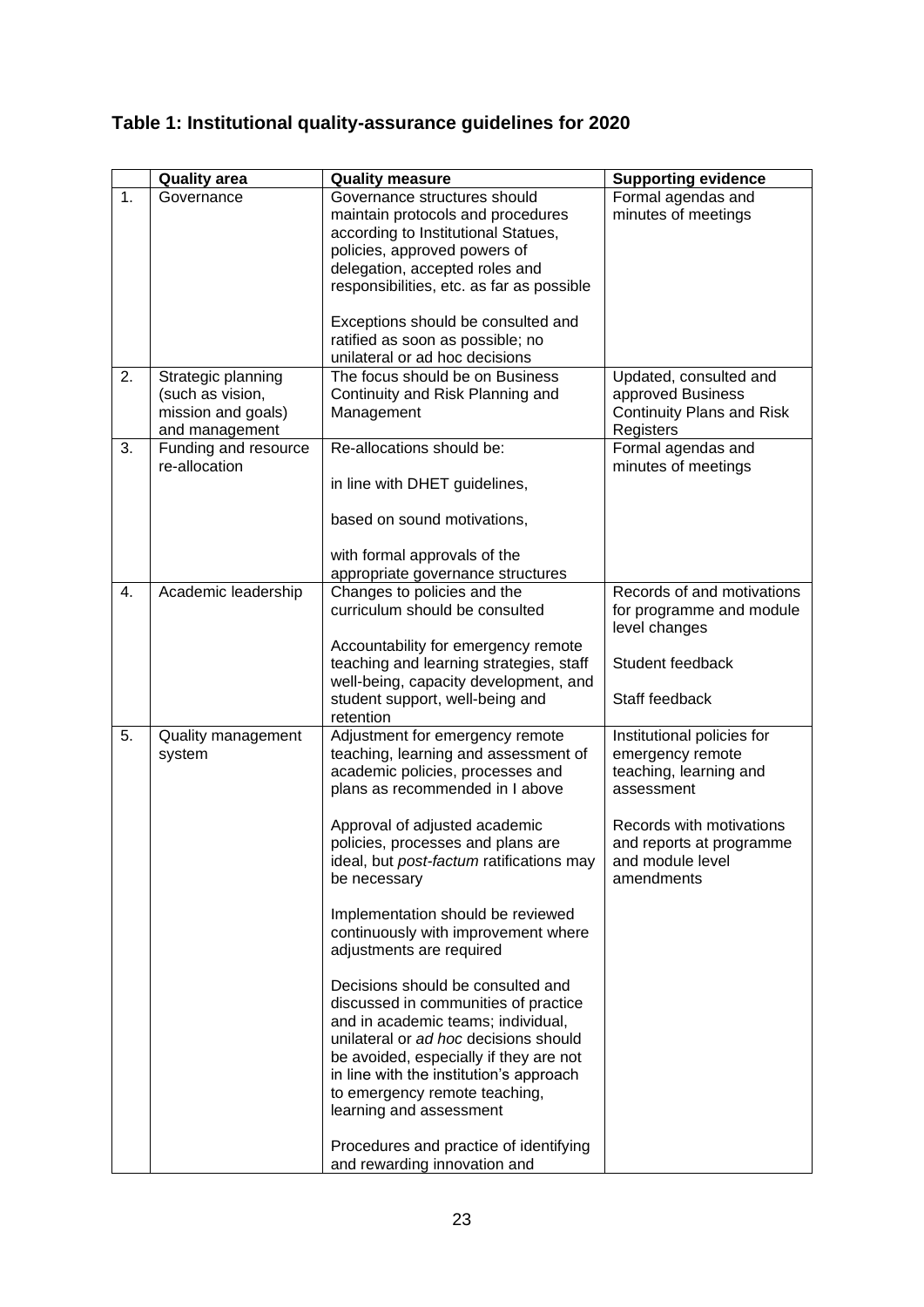|     |                             | success, validating efforts and sharing<br>of best practice                  |                                                              |
|-----|-----------------------------|------------------------------------------------------------------------------|--------------------------------------------------------------|
|     |                             |                                                                              |                                                              |
|     |                             | Procedures and practice of identifying                                       |                                                              |
|     |                             | and correcting challenges, gaps and                                          |                                                              |
|     |                             | errors, without formal censure unless                                        |                                                              |
|     |                             | sabotage or malicious intent is in                                           |                                                              |
|     |                             | evidence                                                                     |                                                              |
| 6.  | Continuous                  | All staff pivoting to emergency remote                                       | Training material                                            |
|     | professional<br>development | teaching and learning should have<br>been trained in the method(s) they will | Records of participation                                     |
|     |                             | be using, including emergency remote                                         |                                                              |
|     |                             | assessment                                                                   |                                                              |
| 7.  | Decisions based on          | Data on relevant matrices are                                                | Student profiles                                             |
|     | data                        | available at various levels of                                               | Student surveys                                              |
|     |                             | granularity (institution, faculty,                                           | Interpretative reports with                                  |
|     |                             | department, programme, module)                                               | recommendations at<br>various levels of granularity          |
|     |                             | Specific data and student profiles on                                        |                                                              |
|     |                             | devices, access to the internet and                                          |                                                              |
|     |                             | funding for data is used to make                                             |                                                              |
|     |                             | decisions on emergency remote                                                |                                                              |
|     |                             | teaching and learning                                                        |                                                              |
|     |                             | Capacity to interpret the data                                               |                                                              |
| 8.  | Planning and                | Evaluation of each module and                                                | Module plans                                                 |
|     | implementation for          | programme for emergency remote                                               |                                                              |
|     | emergency remote            | teaching and learning as exemplified                                         | Programme plans                                              |
|     | teaching and learning       | in Annexure A                                                                |                                                              |
|     |                             |                                                                              | Student activity                                             |
|     |                             | Detailed module and programme                                                |                                                              |
|     |                             | plans for each module and<br>programme for emergency remote                  | Module reviews                                               |
|     |                             | teaching and learning, curriculum                                            | Programme reviews                                            |
|     |                             | adjustments and assessment                                                   |                                                              |
|     |                             |                                                                              | Communication plans and                                      |
|     |                             | Implementation according to the plans                                        | implementation                                               |
|     |                             | Reviews of                                                                   |                                                              |
|     |                             | the implementation of each module                                            |                                                              |
|     |                             | and programme                                                                |                                                              |
|     |                             | Student input in plans and reviews                                           |                                                              |
|     |                             | Clear and regular communication with                                         |                                                              |
|     |                             | staff and students                                                           |                                                              |
| 9.  | Increased tutors            | Appointment and training of tutors to                                        | Records of appointments                                      |
|     | /student assistants         | assist academic staff and students                                           | Training material                                            |
|     |                             |                                                                              | Instructions and guidelines<br>to tutors on activities withs |
|     |                             |                                                                              | students                                                     |
|     |                             |                                                                              | Reports on activities by                                     |
|     |                             |                                                                              | tutors                                                       |
| 10. | Infrastructure              | ICT systems and LMS supported and                                            | Low number of ICT                                            |
|     |                             | functional a priority                                                        | incidents                                                    |
|     |                             |                                                                              | Reports                                                      |
|     |                             | Buildings, residences and labs, etc.                                         |                                                              |
|     |                             | sanitised and prepared for phased in<br>use as per government regulations    |                                                              |
|     |                             |                                                                              |                                                              |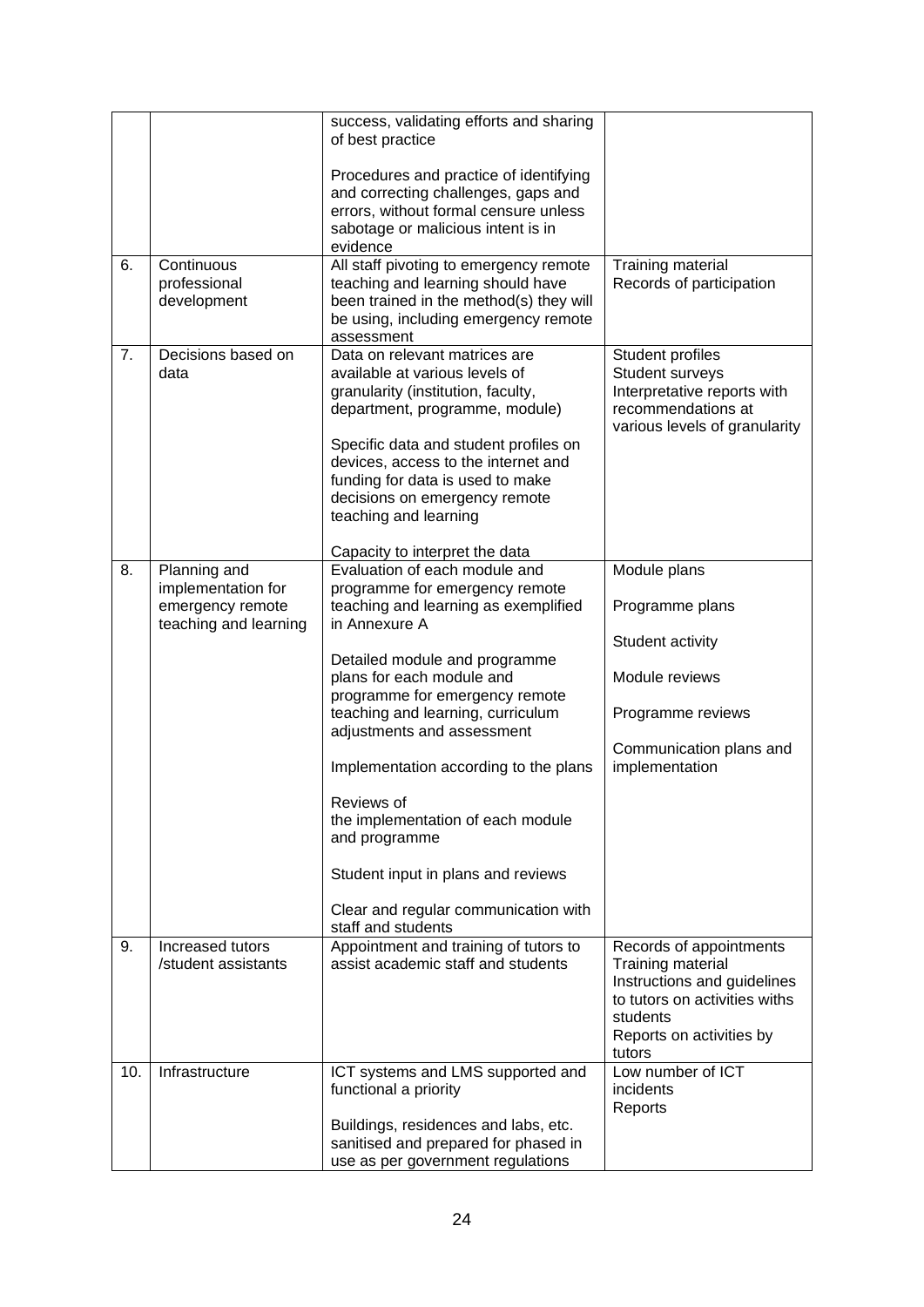In addition to the 10 institutional-level quality assurance guidelines, the following quality assurance guidelines are a summary of the discussions in Sections 5 – 9 of the report focusing on emergency remote teaching and learning (in Table 2) and emergency remote assessment (Table 3) under the restrictions of the COVID-19 pandemic.

It is important to note that these Guidelines are applicable to the 2020 academic year and apply to both private and public higher education institutions. Institutions are encouraged to apply these guidelines with due consideration to their own context.

|    | <b>Quality area</b>     | <b>Quality measure</b>                                                                                                                                                                     | <b>Supporting evidence</b>                                                                            |
|----|-------------------------|--------------------------------------------------------------------------------------------------------------------------------------------------------------------------------------------|-------------------------------------------------------------------------------------------------------|
| 1. | Programme<br>management | Active and consultative management of<br>programmes taking the restrictions of<br>the pandemic into consideration                                                                          | Evidence of consultation<br>with academic staff                                                       |
|    |                         |                                                                                                                                                                                            | Evidence of<br>communication with<br>students                                                         |
|    |                         |                                                                                                                                                                                            | Evidence of consultation<br>with students                                                             |
|    |                         |                                                                                                                                                                                            | Evidence of identifying<br>students at risk and the<br>implementation of<br>appropriate interventions |
| 2. | Teaching and learning   | Clear and consistent communication to<br>students of existing (and adjusted)<br>module outlines and outcomes                                                                               | Substantive evidence of<br>relevant information,<br>emergency remote<br>formative assessment, and     |
|    |                         | Clear and consistent planning and                                                                                                                                                          | feedback to students on                                                                               |
|    |                         | communication to students (including<br>motivations and explanations of                                                                                                                    | the institutional LMS                                                                                 |
|    |                         | changes) of revised timetables,                                                                                                                                                            | Records of academic                                                                                   |
|    |                         | adhering to notional hours                                                                                                                                                                 | reflections and evaluations<br>of the learning material                                               |
|    |                         | Regular and authentic engagement<br>with students in various forms,<br>including emergency remote formative<br>assessments, to create community as<br>well as presence rather than absence | developed in emergency<br>remote teaching mode                                                        |
|    |                         | Reflection and evaluation on learning<br>material developed in emergency<br>remote teaching mode with quality<br>feedback loops to second semester<br>material                             |                                                                                                       |
| 3. | Student support         | Multiple channels of communication                                                                                                                                                         | Varied student support                                                                                |
|    |                         | with students, e.g. on social media                                                                                                                                                        | plans and implementation<br>reports                                                                   |
|    |                         | A student support plan using tutors or                                                                                                                                                     |                                                                                                       |
|    |                         | other support staff                                                                                                                                                                        | Student feedback with<br>reports and interventions<br>and responses based on<br>the feedback          |

## <span id="page-24-0"></span>**Table 2: Emergency remote teaching and learning quality-assurance guidelines for 2020**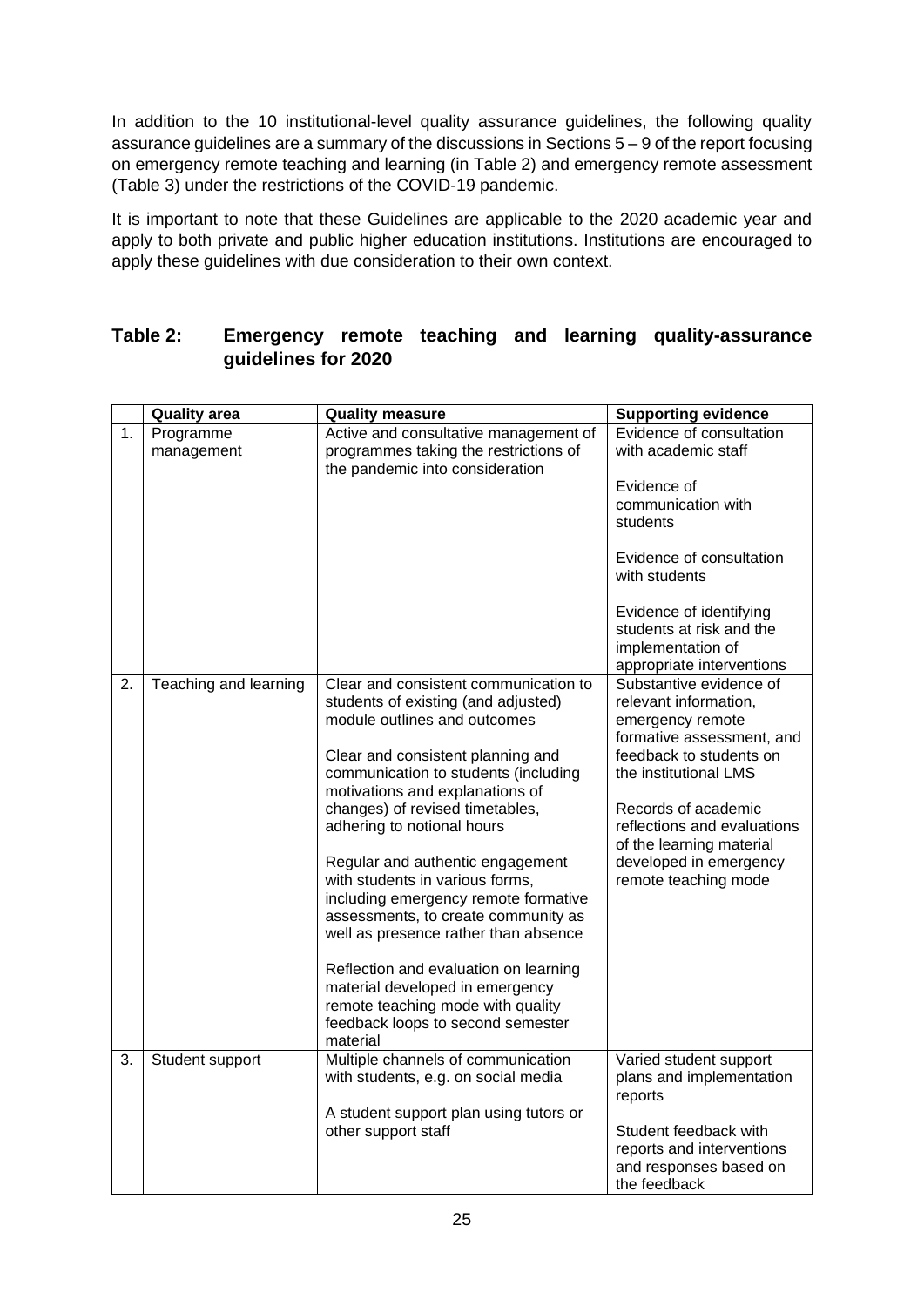|    |                                                  | A specific support plan for students with<br>disabilities which includes identification,<br>support and interventions<br>A specific support plan for students<br>who have not had access to devices or<br>data<br>Feedback opportunities for students<br>Interventions based directly on the<br>student feedback |                                                                                                                                                                                         |
|----|--------------------------------------------------|------------------------------------------------------------------------------------------------------------------------------------------------------------------------------------------------------------------------------------------------------------------------------------------------------------------|-----------------------------------------------------------------------------------------------------------------------------------------------------------------------------------------|
| 4. | Staff capacity<br>development and well-<br>being | Academic staff trained to create digital<br>learning materials<br>Academic staff trained to create<br>emergency remote assessment<br>Staff access to devices and data, and<br>how to use them                                                                                                                    | Training materials<br><b>Training schedules</b><br>Reports on staff access to<br>devices and data and their                                                                             |
|    |                                                  | Workload and performance agreements<br>re-negotiated for new conditions                                                                                                                                                                                                                                          | digital literacy<br>Revised workload<br>allocations and<br>performance agreements<br>Evidence of engagement<br>with staff concerning their<br>ability to cope and general<br>well-being |

## <span id="page-25-0"></span>**Table 3: Emergency remote assessment quality-assurance guidelines for 2020**

|    | <b>Quality area</b>                                                                        | <b>Quality measure</b>                                                                                                                                                                                                                                                                                                                                                                                                                                                                                                                                      | <b>Supporting evidence</b>                                              |
|----|--------------------------------------------------------------------------------------------|-------------------------------------------------------------------------------------------------------------------------------------------------------------------------------------------------------------------------------------------------------------------------------------------------------------------------------------------------------------------------------------------------------------------------------------------------------------------------------------------------------------------------------------------------------------|-------------------------------------------------------------------------|
| 1. | Assessment plans and<br>communication for<br>both formative and<br>summative<br>assessment | All assessment activities should be<br>explicit, clear, unambiguous and<br>implementable<br>A clear link between the assessment<br>activity to the module outline and the<br>expected outcomes<br>Clear information about the weight and<br>value of the activity in terms of the<br>overall assessment plan for the<br>module and about the relationship of a<br>formative activity to the final<br>summative assessment<br>Clear mark allocation or rubrics upfront<br>Clear range statements<br>A variety of activities on different<br>cognitive levels | Communication of<br>emergency remote<br>assessment plans to<br>students |
|    |                                                                                            |                                                                                                                                                                                                                                                                                                                                                                                                                                                                                                                                                             |                                                                         |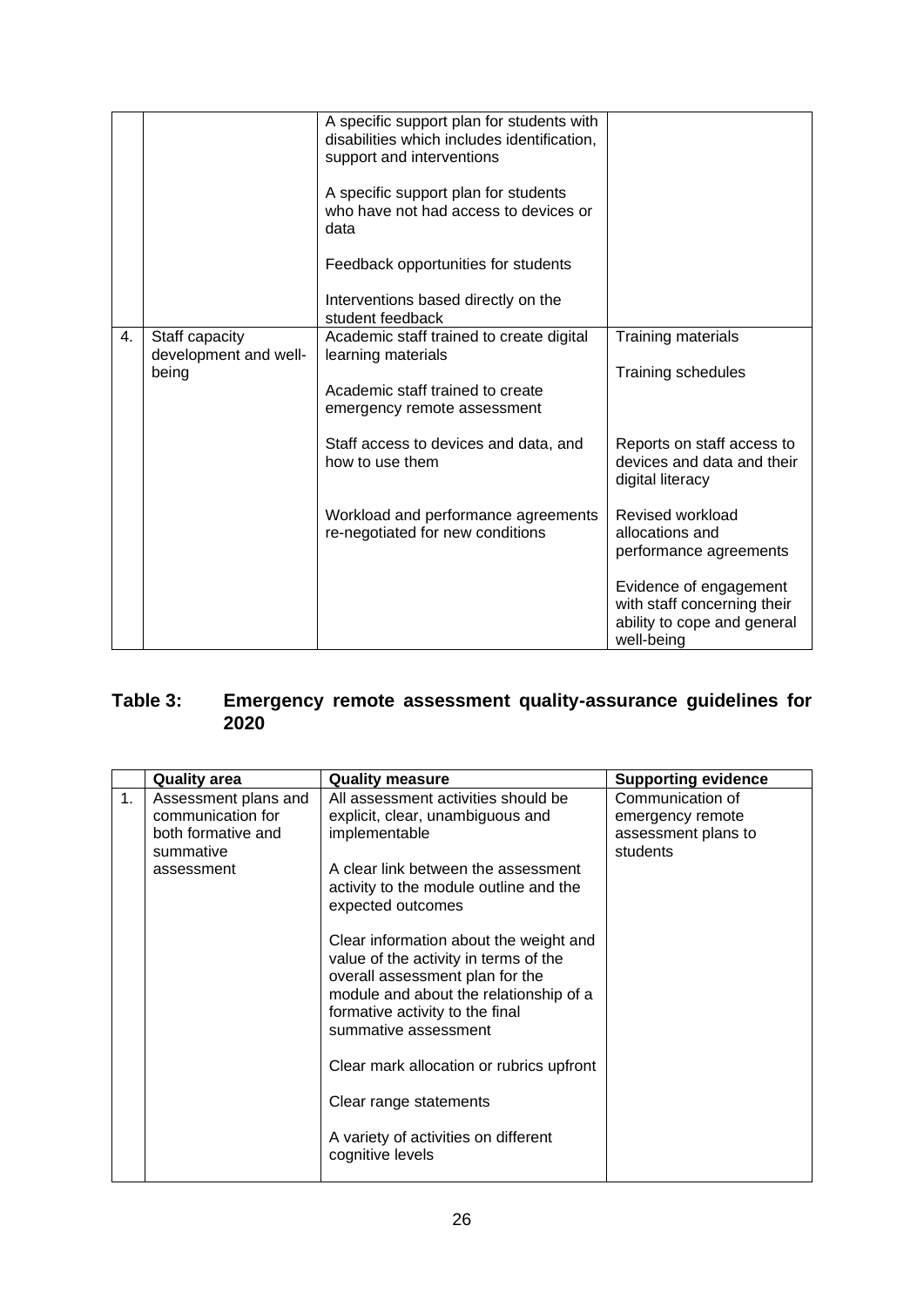|    |                         | Technical submission information and<br>technical instructions, as well as<br>technical support are available                                                                                                                                                                                                                                                                                                                                                                                                                                                                                                                                                                                                                                                                                                   |                                                                                                                                                                                                                                                    |
|----|-------------------------|-----------------------------------------------------------------------------------------------------------------------------------------------------------------------------------------------------------------------------------------------------------------------------------------------------------------------------------------------------------------------------------------------------------------------------------------------------------------------------------------------------------------------------------------------------------------------------------------------------------------------------------------------------------------------------------------------------------------------------------------------------------------------------------------------------------------|----------------------------------------------------------------------------------------------------------------------------------------------------------------------------------------------------------------------------------------------------|
| 2. | Formative assessment    | Formative assessments should be<br>regular and directly linked to the<br>module outcomes<br>Flexible or alternate submission dates<br>for activities should be the norm<br>Formative assessments should have                                                                                                                                                                                                                                                                                                                                                                                                                                                                                                                                                                                                    | Actual emergency remote<br>formative assessment<br>activities from students and<br>feedback and results on<br>the LMS                                                                                                                              |
|    |                         | personalized, timeous and clear<br>feedback                                                                                                                                                                                                                                                                                                                                                                                                                                                                                                                                                                                                                                                                                                                                                                     |                                                                                                                                                                                                                                                    |
| 3. | Summative<br>assessment | Summative assessment strategies<br>should be planned within the<br>institutional policies and procedures,<br>which may have been amended for<br>emergency remote assessment<br>Summative assessment is designed,<br>implemented, marked and moderated<br>by adequately trained staff<br>All levels of summative assessment<br>should have gone through a process of<br>internal moderation<br>Exit-level summative assessment<br>should have gone through a process of<br>external moderation<br>Summative assessment outcomes<br>should be reliable<br>Summative assessment plans should<br>be explicit and communicated to<br>students in good time<br>Summative assessment should be<br>authentic, i.e. the assessment should<br>be real-world tasks that demonstrate<br>meaningful application of essential | Records of revised<br>emergency remote<br>assessment plans<br>Staff and moderators' CVs<br>Actual emergency remote<br>assessment activities from<br>students and feedback and<br>results on the LMS<br>Internal and external<br>moderation reports |
| 4. | Assessment              | knowledge and skills<br>A secure and reliable assessment                                                                                                                                                                                                                                                                                                                                                                                                                                                                                                                                                                                                                                                                                                                                                        | Assessment system                                                                                                                                                                                                                                  |
|    | administration          | management system is in place at<br>institutional level that provides<br>accurate, consistent and credible<br>results                                                                                                                                                                                                                                                                                                                                                                                                                                                                                                                                                                                                                                                                                           | Student communication<br>Appeals reports                                                                                                                                                                                                           |
|    |                         | Student communication on formative<br>and summative assessment must be<br>timeous, explicit, clear and<br>unambiguous with guidance on their<br>rights and responsibilities, at<br>institutional level, at programme level<br>and at module level<br>A student dispute and complaints<br>mechanism should be in place that is<br>explicit, fair and effective                                                                                                                                                                                                                                                                                                                                                                                                                                                   |                                                                                                                                                                                                                                                    |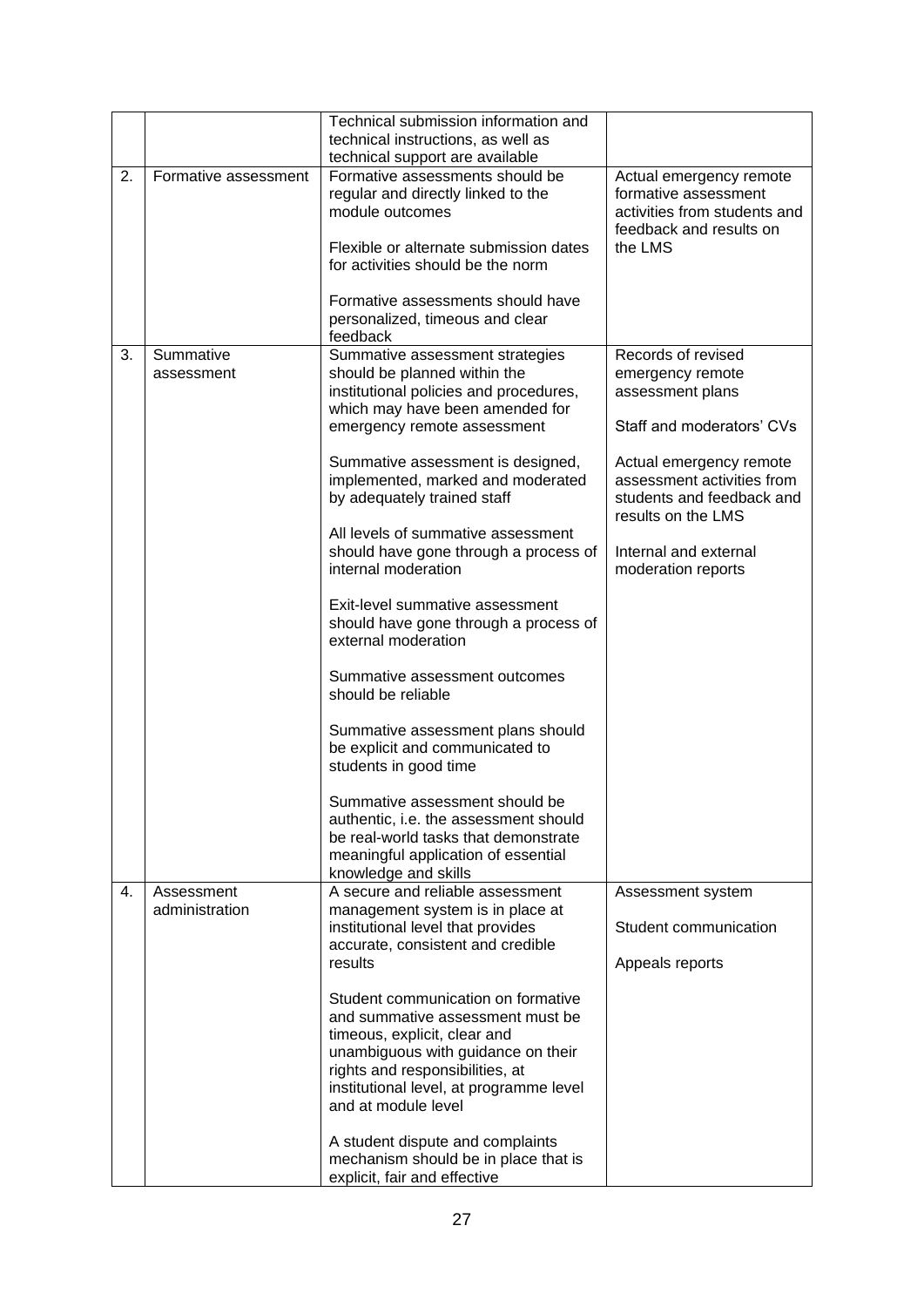## <span id="page-27-0"></span>**Annexure A: Rubric for academic evaluation of the affordances of a module for emergency remote teaching and learning**

The rubric below is an example of how academic units can evaluate their modules for emergency remote teaching and learning with subsequent categorisation for returning to campus according to the alert levels. Such evaluations should ideally be undertaken by module teams with documented motivations and with a clear understanding that most modules should be moved from contact to emergency remote teaching and learning. The criteria are proposals only and could be amended and / supplemented. Student access to the type of device, access to the internet and funding for data should be based on real information and not be hypothetical as in the examples below. The examples are for clarity on how to conceptualise such an evaluation rubric only and are not intended as instructions to HEIs for these modules. The principle of '*no student should be left behind'* should be maintained and alternatives should be considered for students with no or low access. Every attempt should be made for students to succeed.

A large proportion of staff and students have never used or experienced online learning. Therefore, even if they have smartphones or tablets, they may have never used the devices for learning and teaching purposes. It is therefore important to understand that certain types of devices may not be suitable for delivering quality learning. For instance, using a mobile phone to conduct a demanding assessment for an exit-level module may not work. Reading dense text on a small-screen smart phone may also be difficult. Differences between learning using a phone and a laptop should be considered. The type of devices that students have access to may be important depending on the field of study. Some teaching strategies also do not lend themselves to mobile learning on smart phones, whereas others do.